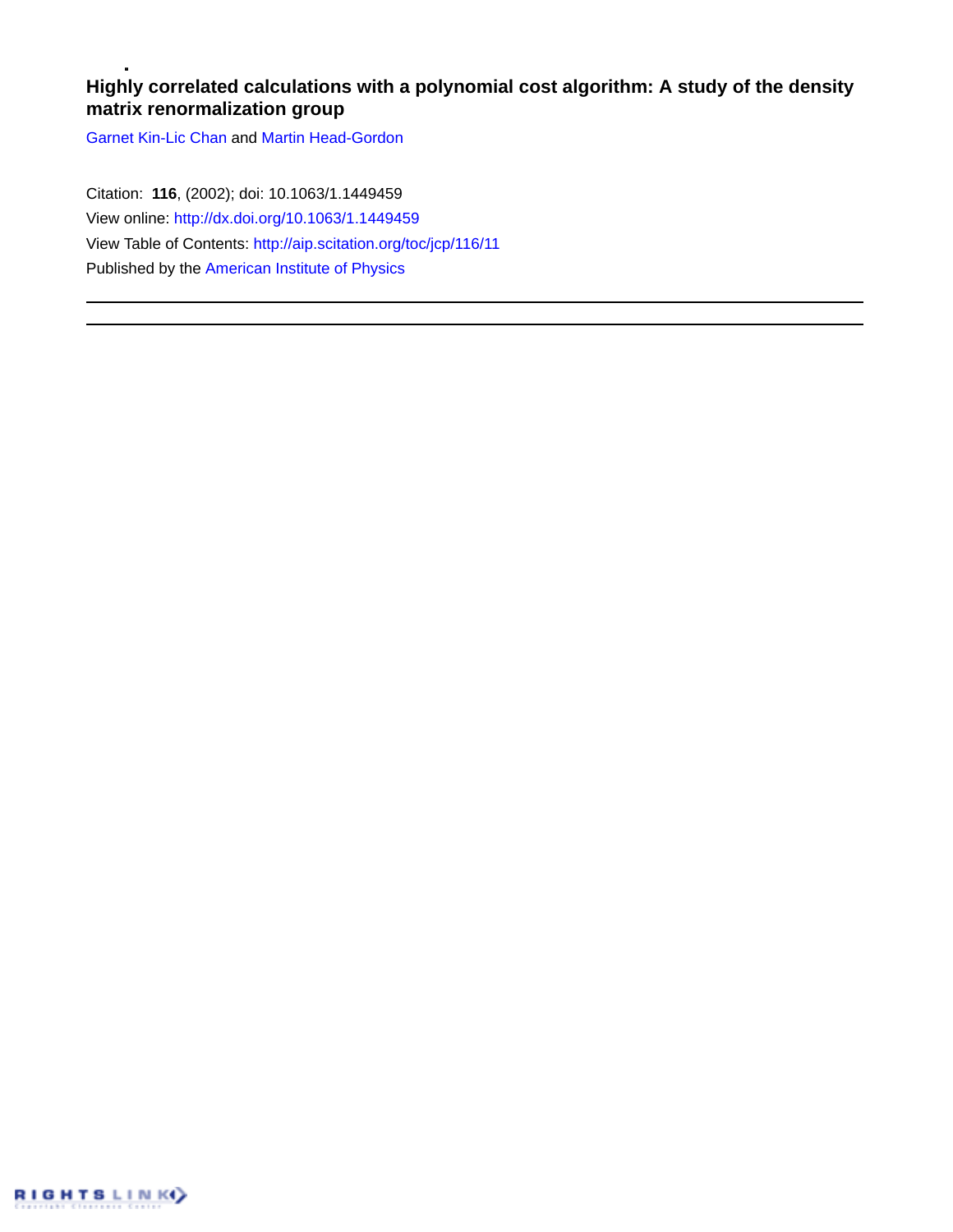# **Highly correlated calculations with a polynomial cost algorithm: A study of the density matrix renormalization group**

Garnet Kin-Lic Chan<sup>a)</sup> and Martin Head-Gordon<sup>b)</sup> *Department of Chemistry, University of California, Berkeley, California 94720-1460*

(Received 16 October 2001; accepted 18 December 2001)

We study the recently developed Density Matrix Renormalization Group (DMRG) algorithm in the context of quantum chemistry. In contrast to traditional approaches, this algorithm is believed to yield arbitrarily high accuracy in the energy with only polynomial computational effort. We describe in some detail how this is achieved. We begin by introducing the principles of the renormalization procedure, and how one formulates an algorithm for use in quantum chemistry. The renormalization group algorithm is then interpreted in terms of familiar quantum chemical concepts, and its numerical behavior, including its convergence and computational cost, are studied using both model and real systems. The asymptotic convergence of the algorithm is derived. Finally, we examine the performance of the DMRG on widely studied chemical problems, such as the water molecule, the twisting barrier of ethene, and the dissociation of nitrogen. In all cases, the results compare favorably with the best existing quantum chemical methods, and particularly so when the nondynamical correlation is strong. Some perspectives for future development are given. © *2002 American Institute of Physics.* [DOI: 10.1063/1.1449459]

# **I. INTRODUCTION**

In recent years, the Renormalization Group  $(RG)$  has become an important concept in many areas of physics.<sup>1,2</sup> The goal of the approach, to treat correlations beyond meanfield theory, is essentially the same as the problem of capturing correlations in quantum chemistry beyond the Hartree– Fock approximation. With the development by White<sup>3,4</sup> of the Density Matrix Renormalization Group (DMRG), which is a RG method particularly suited to numerical computation, RG approaches are now the methods of choice when studying low-dimensional quantum lattice systems.

In a number of interesting recent papers, Fano *et al.*<sup>5</sup> and White *et al.*<sup>6,7</sup> showed how the DMRG may be applied to quantum chemical Hamiltonians. (Since this article was submitted, another study of the DMRG as applied to quantum chemistry, with a different emphasis from our own, has also appeared. $8$ ) In principle, the approach is extremely powerful, as it allows one to approximate the full configuration interaction solution as accurately as one desires, with a reasonable cost. In particular, it appears that arbitrarily high accuracy can be obtained with only *polynomial* computational effort. This contrasts strongly with the conventional quantum chemical hierarchy, where successive excitations in a method such as coupled cluster or configuration interaction (CI) theory, lead to exponentially greater cost in both computation and memory. It also differs greatly from selected configuration interaction, $9$  as it does not involve expansions in Slater determinants, but rather in an *adaptive* many-body basis. However, despite the apparent potential of the method, it is still relatively untested in chemical problems. The systems studied in Refs. 6, 7 are not sufficient to understand the

power or limitations of this approach, especially in relation to existing quantum chemical methods.

In this work, we attempt to understand in detail, the DMRG as applied to quantum chemistry. Our goals are to understand how the algorithm may be efficiently implemented, how the algorithm works from the viewpoint of quantum chemistry, its performance (in terms of cost and accuracy) over a range of dynamically and nondynamically correlated systems, and its general strengths and weaknesses.

In Sec. II, after a brief introduction to renormalization group ideas, we describe our version of the DMRG algorithm. In particular, we have taken care to describe the algorithm in greater detail than is usual, because we encourage others to implement these ideas, and because we have found that presentations elsewhere are often very brief. We tackle concerns of efficiency, and algorithmic details, such as an optimal orbital ordering, which we have not found addressed elsewhere.

In the first part of Sec. III, we analyze the DMRG in terms of concepts from quantum chemistry. We examine how the DMRG incorporates *N*-fold excitations into the wave function, thus approximating the full CI. We discuss in a general way the relative merits of RG approaches, mean-field theory, and perturbation theory. We also show why we can expect to capture a good energy (but not a good wave function) with a polynomial cost algorithm such as the DMRG, by considering the reduced density matrix.

In the second part of Sec. III, we analyze the numerical behavior of the DMRG. We begin with a study of the accuracy of the DMRG. Crucial to the success of the method is the rate of the convergence of the energy to the full CI energy, as the number of DMRG states *M* is increased. It has been previously believed<sup>6,10</sup> that the error decreases exponentially fast with *M*, as  $exp-\kappa M$ . By contrast, here we

a)Electronic mail: garnet@bastille.cchem.berkeley.edu

<sup>&</sup>lt;sup>b)</sup>Electronic mail: mhg@bastille.cchem.berkeley.edu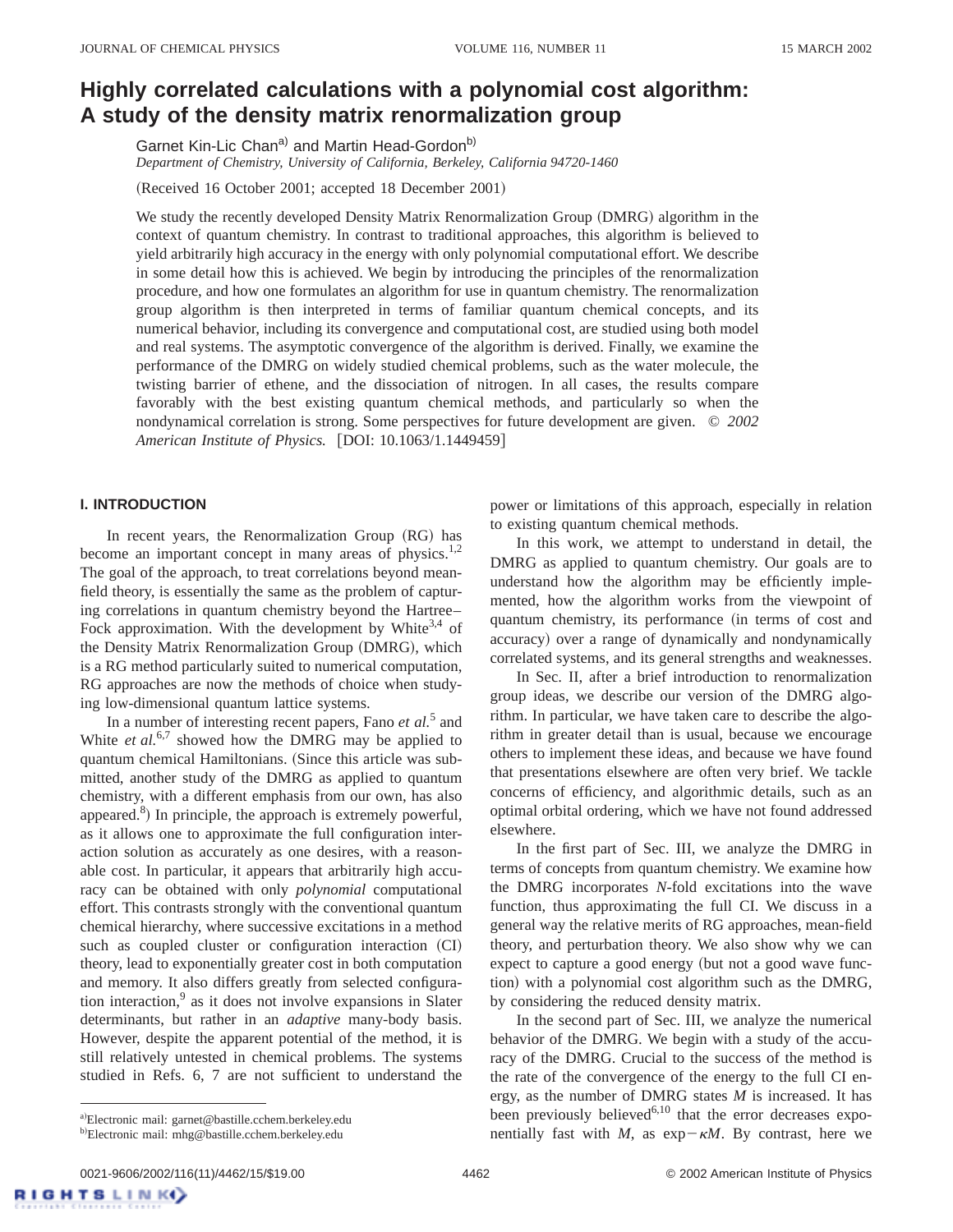show that the rate of convergence is actually described by  $\exp(-\kappa(\ln M)^2)$ , which is still faster than algebraic. We also briefly study the dependence of the DMRG on the correlation length of the system in a Hückel model, and hydrogen chains, with its implications for large quantum chemical calculations. We verify the polynomial cost of the algorithm, which is  $O(M^2k^4 + M^3k^3)$ , where *k* is the number of oneparticle orbitals.

In Sec. IV, we present calculations on a number of benchmark chemical problems, namely water, twisted ethene, and nitrogen dissociation, and compare the performance of the DMRG to the best existing quantum chemical methods. In all cases, we obtain results that compare very favorably with  $CCSD(T)$  calculations. Nonetheless, we observe that the DMRG in its present formulation is not ideally suited to the treatment of systems with large amounts of dynamical correlation (i.e., with very large basis sets), but that the DMRG handles nondynamical correlation quite successfully.

We present conclusions in Sec. V. Our findings are presented in the context of future developments in quantum chemistry, and we discuss how the DMRG algorithm may itself be further improved.

# **II. THE DENSITY MATRIX RENORMALIZATION GROUP ALGORITHM**

Systems for which there are two distinct length or time scales, are well treated through mean field theory. The classic example of this in chemistry is the Born–Oppenheimer approximation, where the nuclei can be considered to move in the effective field (the potential energy surface) generated by ''integrating out'' electronic motion.

Renormalization techniques are applicable when such a length scale separation does not exist. This can happen even when the microscopic mechanism of correlation is relatively short ranged, through a ''domino effect.'' When hierarchical fluctuations lead to a correlation length that diverges in this way, the system is called ''critical.'' Although most quantum chemical systems of interest are not critical systems (in a sense that is made more precise in Sec. III A), electron correlation is hierarchical in nature; correlation is only pairwise, but it gives rise to non-negligible three and higher-particle correlations via a domino effect.

When there is no decoupling between the different scale lengths in the problem, all the microscopic degrees of freedom of the system are coupled. In the context of electron correlation, this corresponds to the very large number of nonnegligible Slater determinants arising from high-order excitations, which are necessary for the accurate description of strongly correlated systems.

Renormalization is a procedure which allows us to describe the thermodynamic properties of a system on a large scale, without an explicit consideration of all the coupled degrees of freedom. This is through the *renormalization transform*, which relates the description of a system at a length scale  $\lambda$  to that at a longer length  $\lambda + \delta \lambda$  by integrating out the degrees of freedom in between. At each length scale, the variables used to describe the system depend in some complicated way on the variables at some shorter length

FIG. 1. A standard block configuration.  $B_L$  is to be blocked with *L*, and  $B_R$ with *R*.

scale. By progressively integrating to longer and longer length scales, one can recover a description of the system even when the number of microscopic variables is prohibitively large. The procedure of changing the length scale is known as *blocking*, and that of integrating out degrees of freedom is known as *decimation*. Each renormalization transform must involve a modification of the ''structure rule'' of the system (such as the Hamiltonian or partition function), so as to preserve the physical invariant of interest, e.g., the electronic energy.

# **A. Real-space renormalization and the DMRG**

Renormalization algorithms fall broadly into two classes: real space and conjugate space. We shall not discuss renormalization in conjugate space further, despite its importance in other areas of physics. $<sup>1</sup>$ </sup>

The real space renormalization transform, of which the DMRG is an example, is an algebraic transformation. In the following description, we shall use some terminology from the study of lattice systems. In quantum chemistry, the ''lattice'' is simply an ordering of orbitals on a line, with each orbital occupying a *site* on the lattice. We will use orbitals and sites more or less interchangeably, though in principle, a site can carry much more general states. As a caveat, the following description is *not* intended as a detailed renormalization algorithm as applied to a quantum chemical problem (which is covered in Sec. II B), but is intended rather to illustrate the basic principles of blocking and decimation.

Consider some such lattice of orbitals: each spin–orbital carries a set of states in Fock space,  $|vac\rangle$ ,  $|\phi\rangle$ . This can be viewed diagrammatically in Fig. 1, where we have denoted single sites by  $\bullet$ , and groups of many orbitals (or *blocks*) by boxes. We begin with the lattice partitioned into four blocks  $L, B_L, B_R, R$ , with corresponding Fock spaces  $F_L, F_{B_L}$ ,  $F_{B_R}$ ,  $F_R$ .

We work with the second-quantized Hamiltonian, which for quantum chemical systems is of the form,

$$
H = \sum_{ij} t_{ij} a_i^{\dagger} a_j + \sum_{ijkl} v_{ijkl} a_i^{\dagger} a_j^{\dagger} a_k a_l.
$$
 (1)

For each block, we may write down Hamiltonians  $H_L$ ,  $H_{B_L}$ ,  $H_{B_R}$ ,  $H_R$  in this form, where the orbital indices are restricted to the orbitals within the block. The Hamiltonian for a combined block, such as block  $L' = LB<sub>L</sub>$  may be written as

$$
H_{L'} = H_L + H_{B_L} + \sum_{IJ} v_{IJ} I_{B_L} J_L, \qquad (2)
$$

where  $\Sigma_{IJ}v_{IJ}I_LJ_{B_I}$  describes the interactions between blocks *L* and  $B_L$ . More explicitly, we find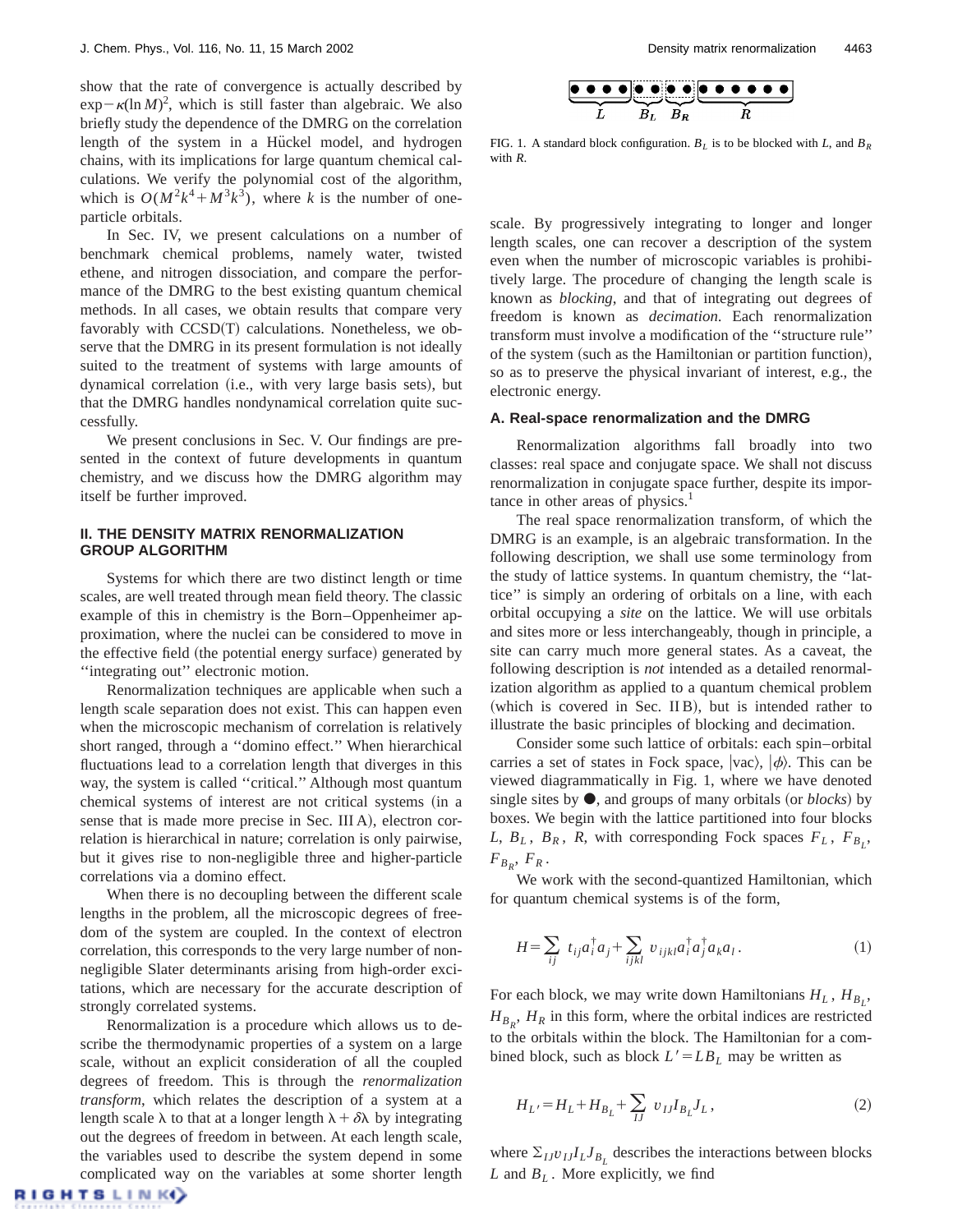

FIG. 2. Blocking. Here *L*, spanned by states  $\{l\}$ , is blocked with  $B_L$ , giving a new block spanned by states  $\{l\} \otimes \{b_L\}$ . Operator matrices (such as  $a_i a_j$ ) are formed through direct products of operators on each of the blocks, viz.,

$$
H_{L'} = H_{B_L} + H_L + \sum_{i \in B_L j \in L} t_{ij} (a_i^{\dagger} a_j + a_j^{\dagger} a_i) \cdots
$$
  
+ 
$$
\sum_{i \in B_L, jkl \in L} w_{ijkl} a_i^{\dagger} a_j^{\dagger} a_k a_l \cdots
$$
  
+ 
$$
\sum_{i \in L, jkl \in B_L} w_{ijkl} a_i^{\dagger} a_j^{\dagger} a_k a_l \cdots
$$
  
+ 
$$
\sum_{ij \in B_L, kl \in L} v_{ijkl} (a_i^{\dagger} a_j^{\dagger} a_k a_l + a_k^{\dagger} a_i^{\dagger} a_i a_j) \cdots
$$
  
+ 
$$
\sum_{ik \in B_L, jl \in L} x_{ijkl} a_i^{\dagger} a_j^{\dagger} a_k a_l,
$$
 (3)

$$
w_{ijkl} = v_{ijkl} - v_{jikl},\tag{4}
$$

$$
x_{ijkl} = v_{ijkl} - v_{jikl} - v_{jikl} + v_{jilk} \tag{5}
$$

Note that the structure of the interaction terms  $I_{B_L}J_L$  is such that one operator is on  $B_L$  and three on  $L$ , or two on  $B_L$  and two on *L*, etc.

Let us now assume that blocks  $B_L$  and  $L$  are each described by a set of many-body states  ${b} \in F_{B_L}$ ,  ${l} \in F_L$ , and that we have matrix representations of the operators  $H_{B_L}$ ,  $H_L$ ,  $I_{B_L}$ ,  $J_L$  in this basis. Then the real space blocking procedure consists of constructing the representations of the operators  $H_{L}$ ,  $I_{L}$  of the combined block  $L'$ , in the tensorproduct space  $\{l'\}\in F_L = F_L \otimes F_{B_L}$ . This is through simple direct products which for operators  $O_L$ ,  $O_{B_L}$ , are (see also Fig.  $2$ ),

$$
\langle l_1 b_1 | O_L | l_2 b_2 \rangle = \langle l_1 | \langle b_1 | O_L | b_2 \rangle | l_2 \rangle
$$
  
=  $\delta_{b_1 b_2} [O_L]_{l_1 l_2} p(b_1, O_L),$  (6)

$$
\langle l_1 b_1 | O_L O_{B_L} | l_2 b_2 \rangle = \langle l_1 | \langle b_1 | O_L O_{B_L} | b_2 \rangle | l_2 \rangle
$$
  
= 
$$
[O_L]_{l_1 l_2} [O_{B_L}]_{b_1 b_2} p(b_1, O_L).
$$
 (7)

Here *p* a parity operator which gives the factor of 1 or  $-1$ associated with the operation  $\langle b_1|O_L\rightarrow O_L^{\prime}$ . It depends only on the number of particles in the state  $\langle b_1 |$ , and the number of second-quantized operators in  $O<sub>L</sub>$ ; for example, if state  $\langle b_1 \rangle$  contains an odd number of particles, then  $\langle b_1 | a_i \rangle$  $= -a_i \langle b_1 |$ . The second relation (7) allows us to calculate the **NIGHTSLINK** 



Eqs. (6) and (7). FIG. 3. The first renormalization transform. Initially *L* covers only two orbitals, and is spanned by only a few Slater states, which are known explicitly. The operators of *L* may thus be initialized. After the first renormalization transform, the states of  $L<sup>3</sup>$  are no longer determinants, and only the operators are known explicitly.

coupling matrix elements between blocks  $L$  and  $B_L$ , since the interaction is a sum of terms of the form  $O<sub>L</sub>O<sub>B<sub>L</sub></sub>$ , as in Eq.  $(2)$ .

Note that to construct the operators of the combined block  $L'$ , we do not need any details of the structure of the states of  $L$  and  $B_L$ , other than their particle number (which is necessary to evaluate  $p$ ). Instead, each block is simply described by the matrix representations of its operators, and the quantum numbers of the states.

It may seem strange that we do not know the structure of the states (for example, their expansion in terms of Slater determinants). However, if one only asks the question: what information does one need to construct the operators of a larger block from those of the smaller block, one sees that no explicit wave function knowledge is needed, and rather, only the relevant operator matrices to use in Eqs.  $(6)$  and  $(7)$ . For example, to construct  $a_i a_j$ , where  $i \in L$ ,  $j \in B_L$ , one takes the direct product of the  $a_i$  and  $a_j$  matrices *assuming that we have been able to obtain these in some way*. Without going into further detail here, we note that to successively block  $LB<sub>L</sub>\rightarrow L'$ , we need only to *start* with some *L*, for which all the operator matrices can be explicitly evaluated, and also to explicitly know the operator matrices of  $B_L$  at each stage. This is achieved, as shown in Fig. 3, by performing the first renormalization transform with *L* sufficiently small (i.e., only a few sites) so one can construct all the operators carried by *L* explicitly in the Fock space of all determinants spanned by *L*. Also, *BL* is always kept small, carrying only a few states (for example, in Fig. 2,  $B_L$  carries states  $|{\rm vac}\rangle$ ,  $|\phi_i\rangle|\phi_{i+1}\rangle$ , and  $|\phi_i \phi_{i+1}\rangle$ , and thus we can always explicitly construct all the operators carried by  $B_L$ .

Blocking is followed by the decimation procedure which reduces the degrees of freedom of the combined block L', while approximately preserving physical invariants, such as the eigenvalue spectrum of the Hamiltonian. Clearly, the degrees of freedom that we wish to retain will depend on the phenomenon we wish to study at the end of the renormalization procedure. In the original real-space renormalization group which was used to study low energy phenomena, $2$  Wilson proposed to diagonalize  $H_L$ <sup>t</sup> in the space  $F_L$ <sup>t</sup>, and to select the *lowest M* eigenstates of the Hamiltonian of block *L'*, namely,  $\{ | \mu \rangle = C_{l'}^{\mu} | l' \rangle : H_L C_{l'}^{\mu} = \epsilon_{\mu} C_{l'}^{\mu}, \mu = 1, ..., M \},$  as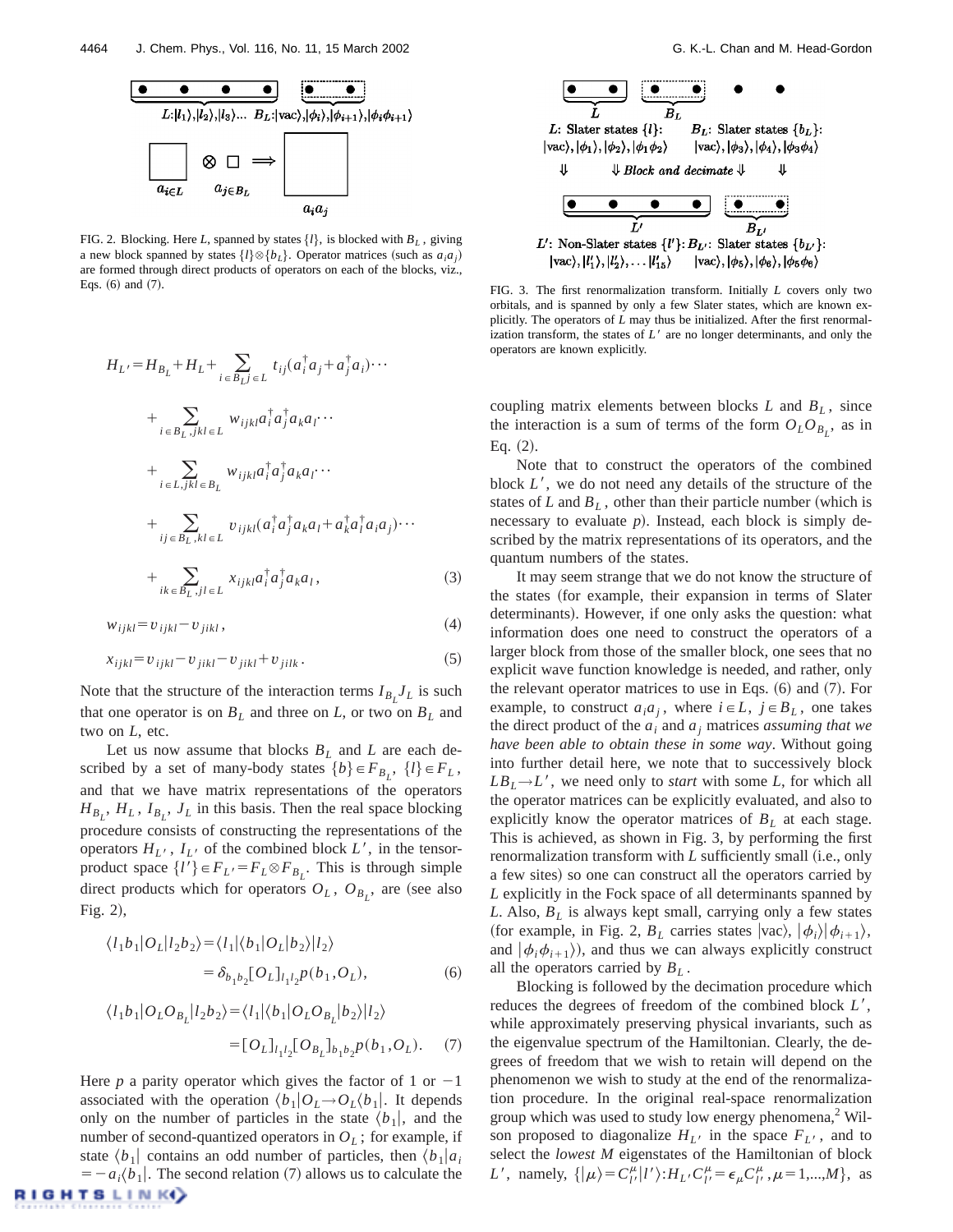

FIG. 4. The DMRG decimation. Here  $L'$  is the system block and  $R'$  is the environment.

the new representation of block L'. Consequently, the various operators of block L' are transformed via

$$
O_L^{\text{new}} = C^T O_L^{\text{old}} C,\tag{8}
$$

where *C* is the  $M^2 \times M$  matrix of coefficients of the lowest *M* eigenvectors of  $H_{L}$ <sup>1</sup>. The above multiplication reduces the  $M^2 \times M^2$  matrix  $O_L^{\text{old}}$  to an  $M \times M$  matrix. This decimation reduces the number of states used to describe the superblock  $L^{\prime}$  from  $M^2$  tensor product states to *M* coarse-grained states relevant to low energy phenomena. The renormalization procedure may then be iterated down the chain to generate a coarse grained representation of the entire lattice (from which, for example, we may deduce an approximation to the lattice ground-state energy). With every decimation, the degrees of freedom are chosen to be relevant to the scale of the system, in contrast to configuration interaction, where one works with Slater determinants, which are parametrized by the one-particle degrees of freedom.

However, despite the early promise of the above realspace renormalization for quantum lattice problems, a naive application of the procedure does not usually work. As discussed in detail in the work of many authors, $4$  the problem is with the decimation procedure, as the lowest energy eigenstates of the system block  $L<sup>'</sup>$  are not generally the best states to keep. $31$  In particular, there may be significant interactions between the discarded states, and the rest of the lattice, i.e., the environment. Thus one should choose to retain states that in some way describe well the significant interactions between the system and the environment.

The question is, what is the best representation of  $L<sup>1</sup>$  to approximate the ground-state wave function  $\Psi_0$  of the entire lattice *L'R'*? (see Fig. 4).  $|\Psi_0\rangle$  may be approximated in the Hilbert space of the lattice, in the form  $|\Psi\rangle$  $= \sum c_{l'r'} |l'\rangle |r'\rangle$ , where  $|l'\rangle \in F_{L'}$  and  $|r'\rangle \in F_R$ . If we minimize the distance between the approximate and true wave functions,  $\langle \Psi - \Psi_0 | \Psi - \Psi_0 \rangle$ , it is simple to show that the "optimal" states of  $L'$  are the eigenfunctions  $\theta_i$  of the projected density matrix  $D_{L}$  given by

$$
D_{L'} = \text{Tr}_{F_{B_R}} |\Psi_0\rangle\langle\Psi_0| \tag{9}
$$

$$
=\sum_{r'l_1'l_2'}c_{l_1'r'}c_{l_2'r'}|l_1'\rangle\langle l_2'|
$$
\n(10)

Forwards sweep: System (L), Environment (R)



FIG. 5. The DMRG sweep algorithm. In the forwards sweep, the system block *L* is grown two sites at a time. In the backwards sweep, *R* becomes the system block.

The eigenfunctions  $\theta_i$  form a set of expansion functions that yield most rapid convergence in the above metric sense, in the same way that the natural orbitals form a set of optimal expansion functions for full CI.

With this in mind, White and Noack proposed the following modified decimation procedure.<sup>4</sup> After one blocking operation  $LB_L \rightarrow L'$ , one performs an additional blocking,  $L'R'$ , where we assume we have some approximation representation of the environment,  $R'$ , i.e., we have approximate operator matrices  $H_{R}$ ,  $I_{R}$ . We may then form the Hamiltonian of the superblock  $H_{L'R'}$ , from which we obtain an approximate lattice ground-state wave function  $\Psi$ , subject to any necessary quantum constraints (such as total particle number and spin number constraints). This is projected onto the density matrix for block  $L'$  via Eq.  $(9)$ , and the density matrix is diagonalized. The density matrix eigenfunctions with the *M* largest eigenvalues  $w_i$  are then selected to form the  $C$  matrix, and the operators of  $L'$  are transformed through Eq.  $(8)$ . Because the *M* retained eigenfunctions are optimal, in the sense that they lead to the best approximate expansion of  $\Psi$ , this is an optimal choice of decimation. It is this form of decimation, which distinguishes the DMRG from other RG algorithms.

A further improvement to the renormalization algorithm was also introduced by White. $^{10}$  This consists of arranging successive renormalization transforms into a sweep algorithm, as shown in Fig. 5. After iteratively performing renormalization transforms down the lattice, one eventually reaches the end of the lattice, with the system block spanning the entire lattice and an environment block of negligible size. We call such a group of transformations, a sweep. Note that, as previously mentioned, we start each sweep with a system block that spans sufficiently few sites such that its Fock space (i.e., all possible determinants, for all particle numbers) can be *exactly represented* by *M* states. At the end of a sweep, the direction of the sweep is reversed, so that the system blocks of the *preceding sweep* become environment blocks and vice versa. In this way, the environment and system states may both be improved, until a self-consistent state is reached. Such a self-consistent state, which is the best representation of  $\Psi$  in the product form  $\Psi$  $= \sum_{l'r'} c_{l'r'} |l'r'\rangle$  for the *M* states (and the given orbital or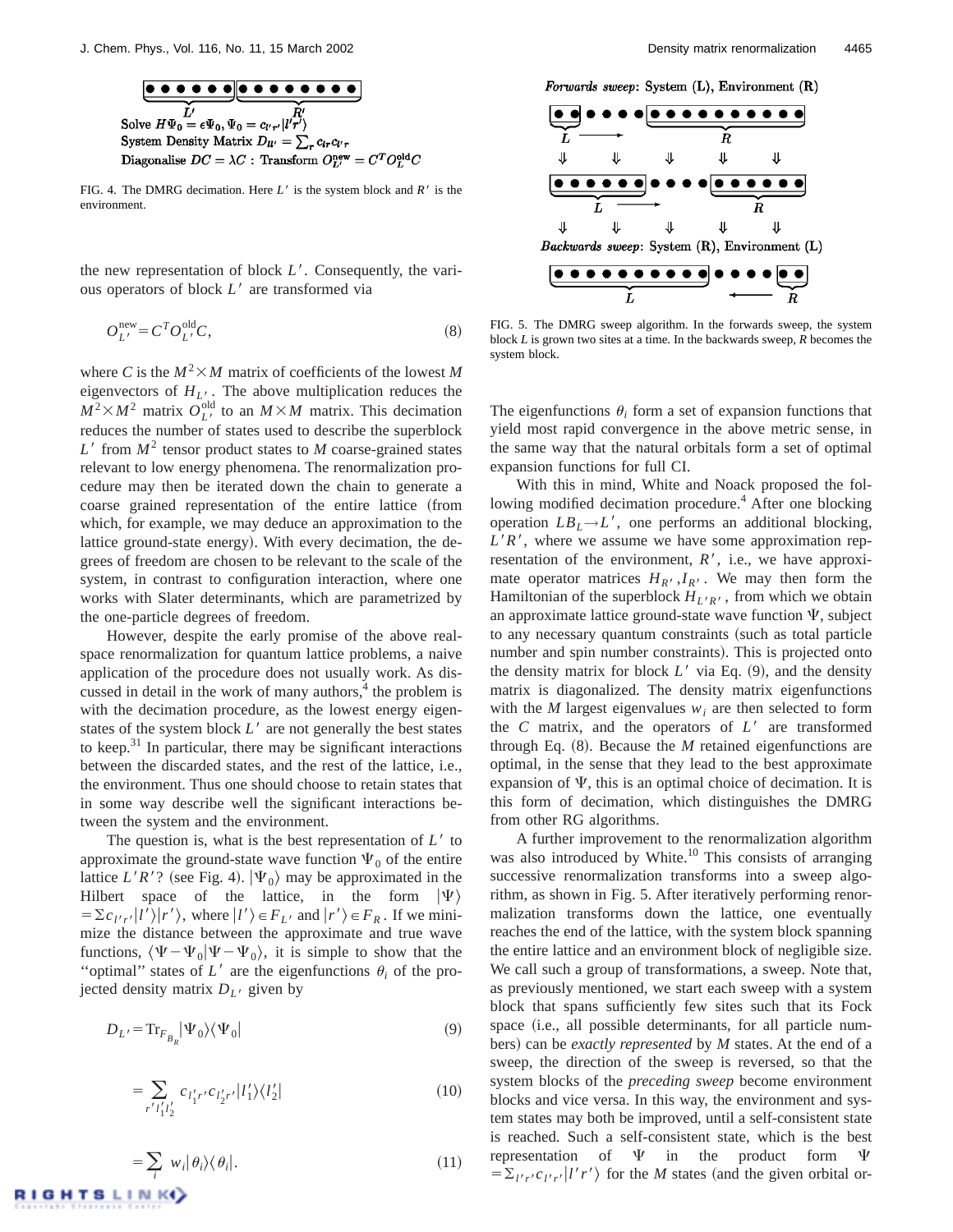dering of the lattice), may be considered the *fixed point* of the renormalization algorithm. Of course, a fixed point does not always exist, and in practice the algorithm sometimes enters a limit cycle, although we have found that the fluctuations in the energy are very small (below our convergence threshold), and decrease with increasing  $M$ . Note that the accuracy of the fixed point energy (i.e., the energy of the self-consistently determined  $\Psi$ ) is determined by the number of states *M* kept at each transformation, and consequently increases as *M* increases.

The procedure of real-space renormalization using the eigenfunctions of the density matrix, and the combination with a self-consistent sweep procedure, constitutes the density matrix renormalization group (DMRG) algorithm.

# **B. A density matrix algorithm for electronic structure theory**

The first application of the DMRG to a quantum chemical Hamiltonian was in the work of Fano *et al.*, <sup>5</sup> who studied Pariser–Parr–Pople<sup>11</sup> Hamiltonians in the context of cyclic polyenes. This was followed by the interesting papers of White *et al.*,<sup>6,7</sup> which showed how the DMRG may be efficiently formulated for *ab initio* Hamiltonians. The algorithm we have implemented is not different in the essentials from that described in Ref. 6; however, we will describe our algorithm in considerable detail, as such a presentation is lacking elsewhere.

As discussed in the previous section, the renormalization algorithm may be separated into two stages, blocking and decimation. The algorithm as a whole is summarized in pseudocode form, in Appendix A. We now proceed to give a systematic account of these steps.

# **1. The renormalization transform**

The renormalization transform is applied to the lattice configuration  $L \bullet \bullet \bullet \bullet \bullet R$  as shown in Fig. 1. As before, *L* and *R* are blocks spanned by *M* states, and  $\bullet$  represents a single spin–orbital or site, spanning states  $|vac\rangle$ ,  $|\phi\rangle$ . We emphasize again, that the operator matrices carried by each  $\bullet$  at each configuration, are immediately known because of their simple structure. The first two sites are blocked with the system  $L \rightarrow L$   $\bullet$  while the second two are blocked with the environment  $R \rightarrow \bullet \bullet R$ . The idea is to then use the enlarged environment  $R' = \bullet \bullet R$  during the decimation phase. Some comment should be made regarding this choice of block configuration. When blocking *L* with a new block, it is advantageous for the new block to span only a small number of sites (and consequently a small number of states), to reduce the cost of the operations Eqs.  $(6)$  and  $(7)$ . It is also advantageous to augment the environment states of *R* by a set of exactly described sites  $\bullet$   $\bullet$ , that "strongly interact" with the system block  $L\bullet$  (from the assumed short range nature of the Hamiltonian), since at the beginning of our iterative sweeps, our environment block is only very approximate. Consequently this leads to faster convergence of the iterative sweeps.

The main difficulty in applying the DMRG methodology to quantum chemical systems lies in the large number of terms in the electronic Hamiltonian  $(1)$ , which is  $k^4$ , where *k*  is the number of orbitals. With each blocking operation, we need  $M \times M$  matrix representations of all the operators of the blocks, and these must be combined [as in Eqs.  $(6)$  and  $(7)$ ] in many ways, and consequently both memory and computational costs are high. Several optimizations are therefore necessary. As first described by Xiang $12$  in the momentum space formulation of the DMRG, an explicit consideration of all  $k^4$  terms is not required if we restrict our interest to expectation values, such as the energy. In this case, many operators can be contracted leading to so-called *complementary operators*. For an arbitrary block combination *AB*, the combined Hamiltonian may be rewritten in terms of these complementary operators, as (see also White and Martin<sup>6</sup>)

$$
H_{AB} = H_A + H_B + \Delta_{AB},\tag{12}
$$

$$
\Delta_{AB} = \left[ \sum_{i \in A} a_i^{\dagger} S_i^B + \sum_{ij \in A} (a_i^{\dagger} a_j^{\dagger} P_{ij}^B + a_i^{\dagger} a_j Q_{ij}^B) \cdots + \sum_{i \in A} a_i^{\dagger} R_i^B + \sum_{i \in B} a_i^{\dagger} R_i^A \right] + \text{adjoint}, \tag{13}
$$

$$
P_{ij}^B = \sum_{kl \in B} v_{ijkl} a_k a_l, \qquad (14)
$$

$$
Q_{ij}^B = \sum_{kl \in B} x_{ijkl} a_k^{\dagger} a_l,
$$
\n(15)

$$
R_i^B = \sum_{jkl \in B} w_{ijkl} a_j^\dagger a_k a_l, \qquad (16)
$$

$$
S_i^B = \sum_{j \in B} t_{ij} a_j. \tag{17}
$$

Note that the decomposition is not symmetrical with respect to *A* and *B*; one block carries uncontracted operators such as  $a_i a_j$  (normal operators) while the other carries only the complementary operators, such as  $P_{ij}$  (though  $R_i$  is carried by both blocks). In the block configuration shown in Fig. 1, each block *L* and *R* then carries  $O(k^2)$  operators, with storage of  $O(M^2k^2)$ . The most expensive part of blocking  $L \bullet \bullet$  is consequently the formation of the complementary operators  $P_{ij}$ ,  $Q_{ij}$ , which is  $O(M^2k^3)$ .

Further efficiency is gained by utilizing the symmetry properties of the two-index operators, such as  $a_i a_j$  $\vec{v} = -a_j a_i$ ,  $Q_{ij} = Q_{ji}^T$ , and by storing the operators in sparse form. We keep track of the  $m<sub>s</sub>$  and  $N$  values in each state. When states are thus grouped by particle number and spin, the operators exhibit block-sparse structure; for example, *ai* will only connect states that differ by one particle, and by the spin associated with site *i*. This yields the savings of sparsestorage while still allowing the benefits of machineoptimized BLAS matrix operations per matrix block, which we find leads to one to two orders of magnitude improvement in compute and memory costs. Finally, to further reduce storage one never stores all the operators of the combined block  $L \bullet \bullet$ . Instead, when such operators are needed, for example in solving for the ground-state wavefunction of the entire lattice, they are computed one-by-one in a ''direct fashion.''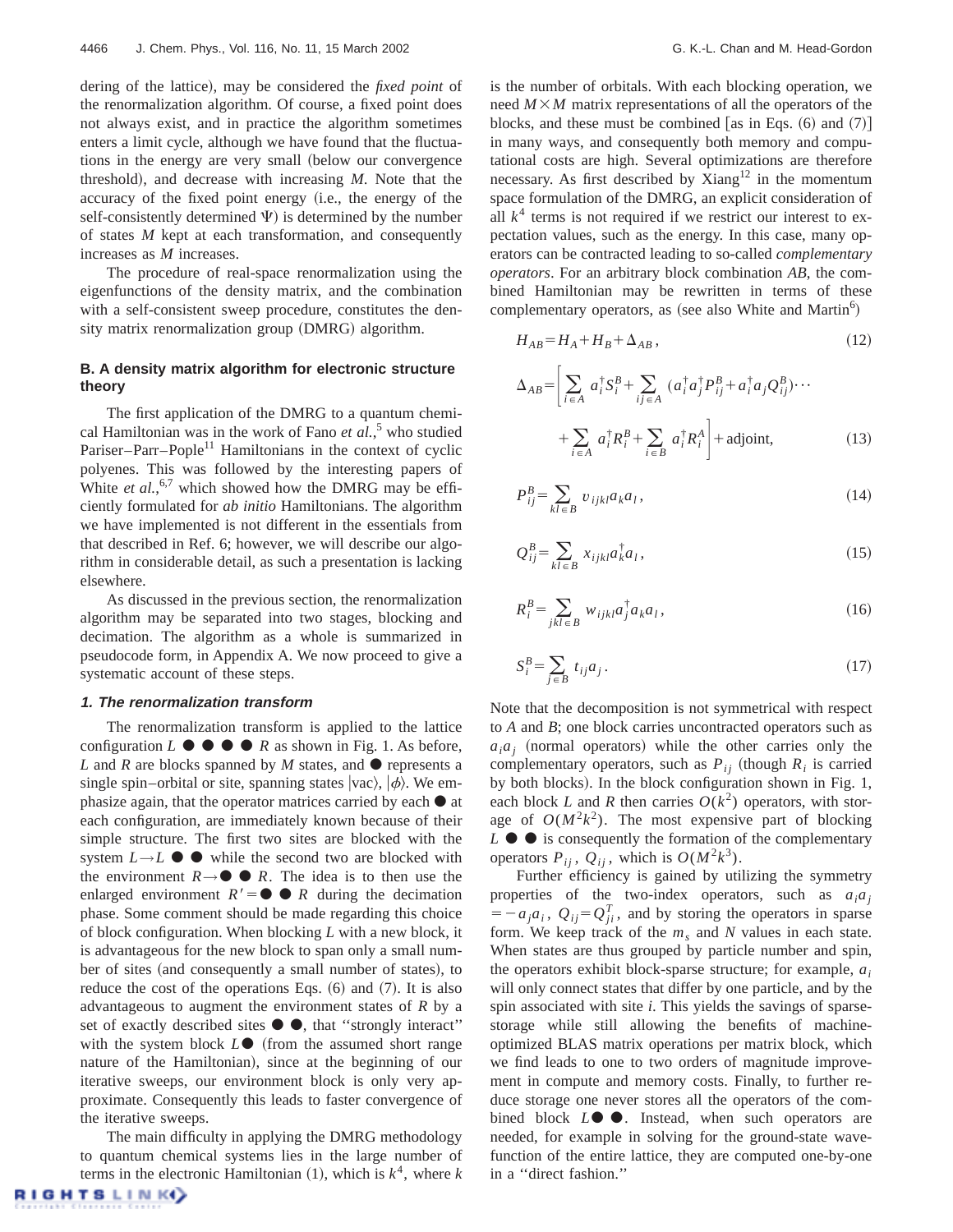

FIG. 6. Wave function transformation. The old wave function  $({\rm top})$  is expressed in the product space of the states of *L*old and *R*old, and the two sites in the middle. The coefficients in the new block configuration are related by transforming the  $L^{\text{old}}$  states by  $C_L$ , and the  $R^{\text{old}}$  states by  $C_R^{-1}$ .

After we have performed the blockings  $L' = L \bullet \bullet$  and  $R' = \bullet \bullet R$ , the next stage is to decimate *L'*. For this, we need the ground-state wavefunction of the superblock  $L'R'$ . As we only need a few states of the superblock, we use the iterative Davidson procedure, $^{13}$  where the key operation is the construction of  $\mathbf{v}_{L'R'} = \mathbf{H}_{L'R'} \mathbf{c}_{L'R'}$ . The dimension of **c** is the number of states in the superblock  $L'R'$ , which is  $O(16M^2)$  (In practice this is an overestimate, because at this stage, we only consider those states of  $L'R'$  which satisfy the necessary quantum constraints on the total particle number and  $m_s$  number). Thus the matrix-vector product might appear to be an  $O(M^4)$  operation. However, as described by White *et al.* (Refs. 6 and 7), we can take advantage of the fact that *H* is composed of products of operators on block *L'* and block  $R'$ , i.e.,  $H = \sum O_{L'} O_{R'}$ . Consequently, we can define intermediates *U* for each  $O_L/O_{R'}$  pair, through the structure (dropping primes for simplicity),

$$
v_{l_1r_1} = [O_L]_{l_1l_2} [O_R]_{r_1r_2} c_{l_2r_2},
$$
\n(18)

$$
[U]_{l_1r_2} = \sum_{r_2} c_{l_1r_1} [O_R]_{r_1r_2}, \qquad (19)
$$

$$
v_{l_1r_1} = p \sum_{m} [U]_{l_1r_2} [O_R]_{r_1r_2}, \qquad (20)
$$

where  $p$  is the appropriate parity operator in the sense of Eqs. (6) and (7). Since each operator  $O_{L}$ ,  $O_{R}$  is an  $M \times M$  matrix, the cost for the operations described above is only  $O(M^3)$ . Thus the cost for each matrix-vector multiply  $H_{L'R'}c_{L'R'}$  is  $O(M^3)$  times the number of operator pairs  $O_L$ , *O<sub>R'</sub>*, which yields a  $O(M^3k^2)$  cost per multiply.

Further improvement can be made by supplying a good initial guess to the Davidson algorithm. As suggested in Ref. 14, a suitable candidate is the wave function from the previous block configuration in the sweep. We have the two successive block configurations  $L_{n-2}^{\text{old}} \bullet \bullet \bullet R_{k-n-2}^{\text{old}}$  and  $L_n$   $\bullet$   $\bullet$   $\bullet$   $R_{k-n-4}$ , where  $L_n$  denotes a block covering *n* sites, as shown in Fig. 6. The states of *L* are obtained from those of  $L^{old'}$  through decimation, and those of  $R^{old}$  are obtained from those of  $R'$  by decimation. Also, the states of  $B_L$ are the same as those of  $B_R^{\text{old}}$  in the preceding configuration, and we shall denote them by  ${b}$ . The old wavefunction is expanded in the product space  $\{l^{\text{old}'}\}\otimes \{b\}\otimes \{r^{\text{old}}\},\$ as

while the new wavefunction is expanded in the space  $\{l\}$  $\otimes \{b\} \otimes \{r'\}.$  To transform the old wave function  $\Psi^{\text{old}}$  into the guess wave function in the new space, we can use the relevant transformation matrices  $C_L(L^{\text{old}}' \rightarrow L)$  and  $C_{R^{old}}(R' \rightarrow R^{old})$ . Such a transformation is not exact, as it requires inverting the transformation matrix, which cannot be done (since it is not square). Instead, we use the generalized inverse, computed through singular value decomposition, and using the inverse in this sense, we obtain

$$
\Psi^{\text{guess}} = \sum_{lbr'} c^{\text{guess}}_{lbr'} \langle lbr' |,
$$
\n(22)

$$
c_{lbr'}^{\text{guess}} = \sum_{l^{\text{old}'} r^{\text{old}}} \left[ C_L \right]_{l^{\text{old}}} \left[ C_{R^{\text{old}}} \right]_{r' r^{\text{old}}}^{-1} C_{l^{\text{old}'} br^{\text{old}}}.
$$
 (23)

Using such a guess vector, usually only three or four Davidson iterations are necessary to achieve our target tolerance of  $10^{-7}$  in the residual wavefunction norm.

After obtaining  $\Psi_0$ , one constructs and diagonalizes the projected density matrix  $D$ , through Eq.  $(9)$ . For reasons described in the next section, it is sometimes advantageous to add a small amount of noise to the density matrix. This is done by constructing the density matrix from  $(1-\delta)\Psi$ +  $\delta \chi$ , where  $\chi$  is a random wavefunction, and  $\delta$  is a small number (for example,  $O(10^{-9})$ ). Using the lowest *M* eigenvectors of the density matrix  $D$ , the operators of  $L'$  are then rotated through  $(8)$ , in  $O(M^3k^2)$  time. These operators (together with the wave function and transformation matrix) are then saved to disk for use in the next sweep iteration or renormalization transform.

Overall, the most expensive parts of the renormalization transform are the blocking, Davidson diagonalization, and decimation steps, which cost  $O(M^2k^3)$ ,  $O(M^3k^2)$ , and  $O(M^3k^2)$  time, respectively. All these operations may be easily parallelized on a shared memory architecture, by associating the manipulations of the operators of a set of sites with each processor. For example, if we consider an operator  $P_{ii}$ , a given processor can handle its formation during blocking, then the multiplication with  $a_i^{\dagger} a_j^{\dagger}$  during the Davidson step, and finally the decimation. Our preliminary tests have shown good speedups on a 4 processor SMP node of an IBM SP2, when our code is thus arranged. Of course, massive parallelization on a distributed architecture requires more careful consideration of data communication, particularly in the blocking step, and such an algorithm will be presented elsewhere.

#### **2. Sweep algorithms**

Successive renormalization transforms are arranged into a self-consistent sweep algorithm as described in Sec. II A. The nature of the DMRG, as explained in more detail later, is such that the accuracy of the calculation depends both on the choice and ordering of the orbitals on the lattice. In our work, we have used Hartree–Fock orbitals, which provide a good low-energy starting point, since the DMRG calculation with  $M=1$  will then reproduce the Hartree–Fock energy. We now specify the order in which the orbitals are traversed. For better accuracy, we should try to minimize the range of in-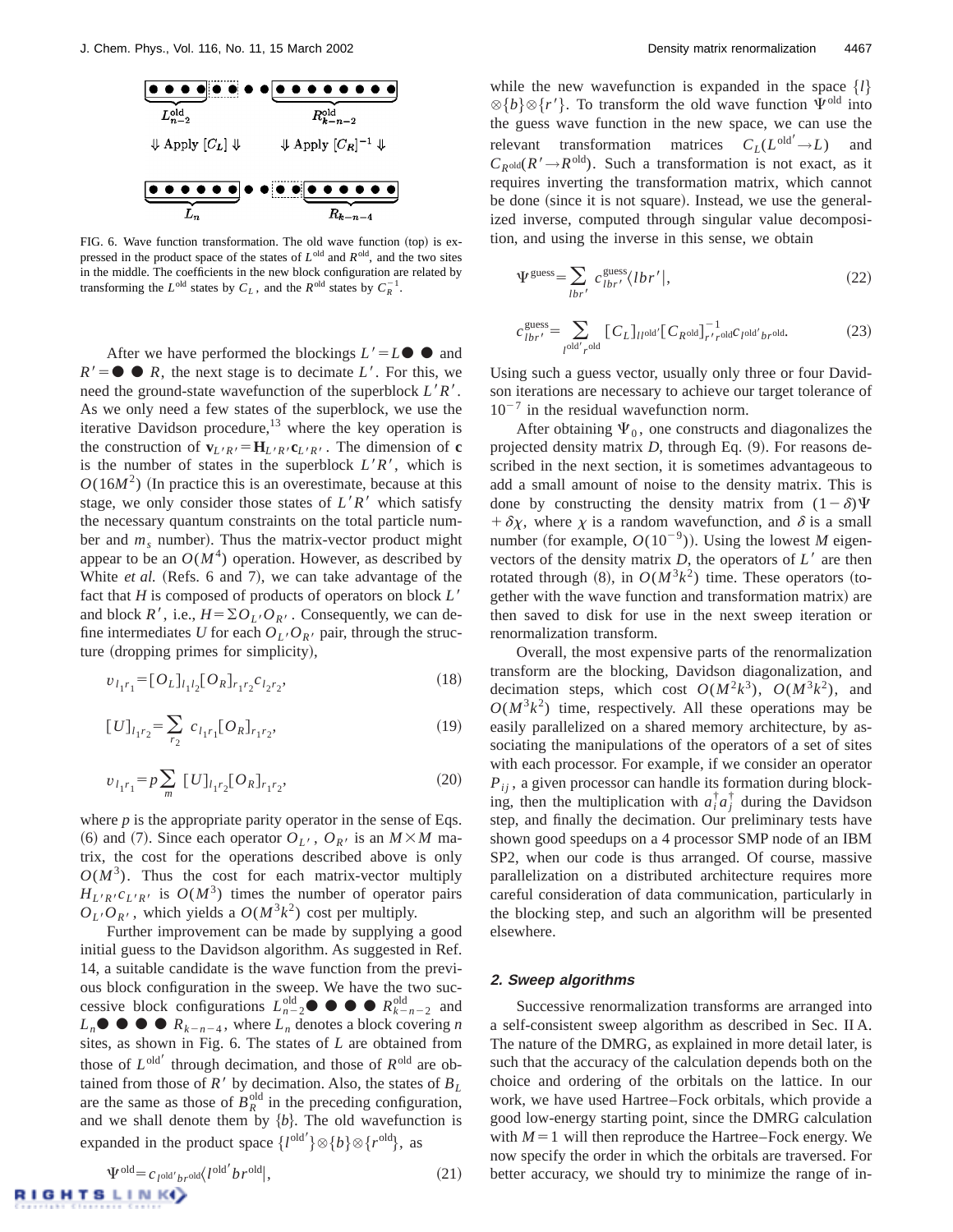

FIG. 7. One-electron integral matrices for a hydrogen chain. (a) Integral matrix, when orbitals are ordered in the Hartree–Fock energy ordering. (b) Integral matrix, after RCM reordering.

teractions of the Hamiltonian, so as to minimize the correlation length of the system. We have tried various schemes, and the simplest appears to be to minimize the bandwidth of the integral matrix  $t_{ij}$ , by reordering columns and rows. We have found the symmetric reverse Cuthill–McKee (RCM) reordering,  $15,16$  which swaps columns and rows so as to make a sparse matrix more closely band diagonal, to be generally satisfactory. An example of a one-electron integral reordering is given in Fig. 7.

We have previously mentioned that one starts the sweep with a small system block, for example, in the configuration  $\circ$   $\circ$   $\bullet$   $\bullet$   $\bullet$   $\bullet$  *R*, where  $\circ$   $\circ$  represents the system, so that one can construct the initial representations of the operators of the system. However, during the initial sweep, the environment states are also not specified, and consequently some sort of guess states are needed. We choose low-energy Slater determinants which are ''complementary'' to the existing system states, in that they combine to give the correct total particle number and  $m<sub>s</sub>$ . This is because, if the environment states do not couple all the quantum numbers of the system, some quantum numbers of the system will appear with zero weight in the density matrix  $(9)$  and will consequently be lost during decimation. Due to the self-consistent nature of the sweeps, they will also not reappear in later sweeps.

As a further measure against losing states in this way, we add some noise to the density matrix during decimation, which ensures that each system state is represented with nonzero weight in the density matrix. It should be stressed that other than the requirement that the guess states should couple to the quantum numbers of the system states, their detailed choice does not affect the final converged answer of the DMRG algorithm.

The lowest energy of the superblock  $L \bullet \bullet \bullet \bullet R$ **GHTSLINK** 

occurs near the middle of the sweep, although the energies of the other block configurations are very similar. When we refer to the sweep energy, we mean the lowest energy out of all the block configurations in the sweep. While the renormalization transform does not strictly lead to lower energies each sweep, in practice the sweep energy converges smoothly. Slow convergence can be a problem, particularly when the number of orbitals is large, and *M* is small. In some cases, we find that tens of iterations are necessary for convergence to a few tens of microHartrees. Such convergence issues may be traced to long wavelength fluctuations over the lattice, and are related to the slow convergence problems associated with solving differential equations on a lattice with iterative methods. $17$  It has been suggested elsewhere (for example, Ref. 14) that starting sweeps at small *M* and then gradually increasing *M* with each sweep shortens calculation time. As our calculation time is usually dominated by the many sweeps conducted at the largest *M* value, we have not observed any great advantage in such a scheme.

Finally, we note that each sweep consists of  $O(k)$  renormalization transforms. Consequently the total computational cost per sweep is  $O(M^2k^4 + M^3k^3)$ , with memory usage  $O(M^2k^2)$  and  $O(M^2k^3)$  disk usage.

# **3. Remarks on properties and symmetries**

How does one compute properties other than the total energy? Because one does not have the detailed structure of the states, we can only compute such expectation values as can be constructed from the operators we store on each block. Thus if we store up to two-body type operators of the form  $a_i^{\dagger} a_j^{\dagger} a_k a_l$ , then one can evaluate the expectation value of any two body operator in the form  $\sum o_{ijkl} a_i^{\dagger} a_j^{\dagger} a_k a_l$ . In the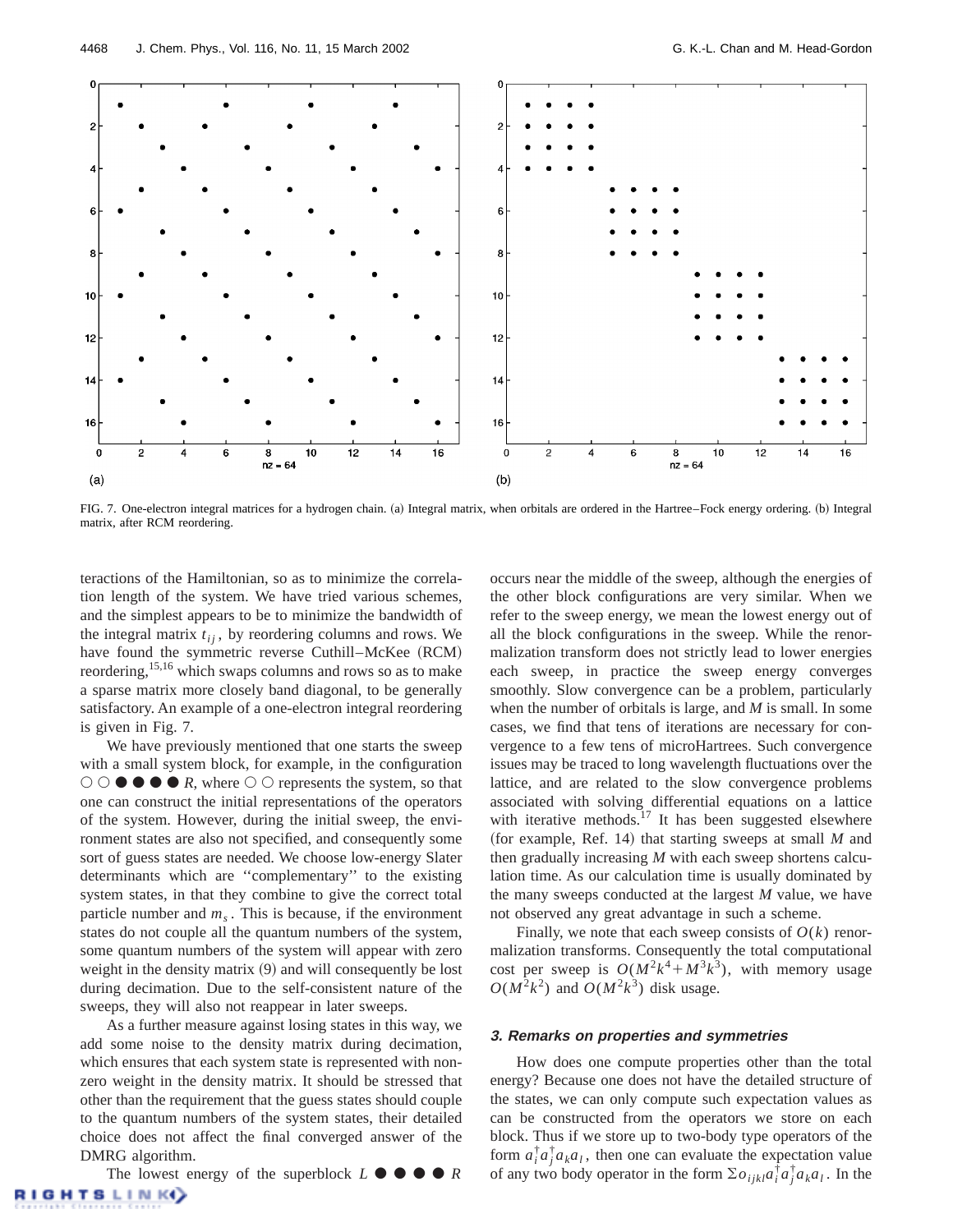algorithm above, we never store four index quantities for reasons of efficiency. Instead we only keep the contracted operators  $P_{ij}$ ,  $Q_{ij}$ ,  $R_i$ ,  $S_i$ . In the same way, we may construct contracted operators for any two particle quantity, in the form  $\Sigma_{kl}o_{ijkl}a_i^{\dagger}a_j^{\dagger}$ , etc. We can keep track of such quantities and block and decimate them in the same way as for the Hamiltonian operator. Thus we may compute up to any two-particle property without much additional effort (i.e., we do not effect the order of the polynomial scaling). Nuclear gradients, which depend only on the two-particle density matrix, may be computed in this way.

For fermionic systems, we need to keep track of the particle numbers per state, to compute the parity operator *p* in Eqs.  $(6)$  and  $(7)$ . However, it may be advantageous to keep track of more information for each state, related to spin or symmetry labels. For example, in the above algorithm, we keep track of the  $m<sub>s</sub>$  quantum numbers. It is also possible, though more complicated, to utilize symmetries in  $S<sup>2</sup>$  and in the point group. We have not done so here. However, the more symmetry information that is used, the higher the sparsity of the operator matrices. Furthermore, the expansion of the DMRG wave function in the tensor product space is much shorter.

Because the Hamiltonian commutes with any symmetry operator of the molecule, then for sufficiently large *M*, our DMRG wave function will also be an eigenstate of all the symmetry operators. Thus even if one does not actually retain the symmetry information in the states, one need not worry about such problems as spin contamination in the lattice wave function, so long as one retains enough states per block.

# **III. ANALYSIS OF THE DENSITY MATRIX RENORMALIZATION GROUP**

# **A. Excitation structure, basis functions, and correlation**

In quantum chemistry, it is usual to analyze a correlation treatment in terms of its excitation structure. Let us consider a Hartree–Fock reference  $|\text{ref}\rangle = |\phi_1 \phi_2 \phi_3 \phi_4 \cdots \phi_n\rangle$ . Now start with a system block  $L_1 = \bullet_1$  and consider the blocking and decimation of  $\bigcirc_{1} \rightarrow \bigcirc_{1} \bigcirc_{2}(L_{2})$  (adding one site at a time for simplicity). In decimating, we select the most important states of  $L_2 = \bigcirc$ <sub>1</sub> $\bigcirc$ <sub>2</sub>. These represent the significant excitations, and combinations of excitations (singles and doubles) out of orbitals  $\phi_1$  and  $\phi_2$  in the Hartree–Fock reference. In the next step, we add site  $\phi_3$ , and perform a further decimation. Then the important states of our system describe the most significant singles and doubles excitations out of  $L_2$ , the single excitations out of  $\phi_3$ , and the doubles and triples excitations that are *combinations of products* of the significant excitations of  $L_2$  and  $\phi_3$ . In this way, the renormalization procedure is able to capture high-body excitations in an economical way, relative to explicit configuration interaction.

This procedure bears some similarity to various selected configuration interaction schemes.<sup>9</sup> In addition, the product structure of the excitations is reminiscent of coupled-cluster theory. However, the difference lies in transforming the *N*-particle basis used to represent the lattice to a more optimal *N*-particle basis at each step, rather than using a basis of Slater determinants. Each basis function is a complicated mixture of many Slater determinants, although this representation is never explicit. Thus, from this perspective, one can view the DMRG is a method of performing configuration interaction, without the need to explicitly store any long Slater determinant expansion.

One might ask the question, is it possible to explicitly construct the Slater determinant expansion of the DMRG basis functions at any given stage? The answer is yes, provided that we store all the transformation matrices *C*, that are used in the decimation procedure. Then, one can retrace the steps of the renormalization group algorithm, applying the matrix *C* at each stage, and keep track of the mixing of the basis functions. Thus implicitly, the Slater determinant expansions of the basis functions are contained completely within the set of transformation matrices.

It is useful at this point to make some link between the common quantum chemical concepts of dynamical and nondynamical correlation, and ideas in renormalization group theory. Roughly speaking, the usual quantum chemical approach is to take the mean-field (Hartree–Fock) solution as a starting point, and then to correct this using low-order perturbation or configuration interaction theory. Such corrections are usually associated with dynamical correlation, while qualitative errors that arise from the insufficiency of the Hartree–Fock reference due to near degeneracies (which cannot be corrected through perturbation theory), are associated with nondynamical correlation.

RG approaches were originally conceived to handle cases where mean-field theory breaks down completely. The hypothesis in mean field theory is that the statistical correlations between one particle and all the others are summable; then for sufficiently large numbers of particles, the law of large numbers ensures that the ''error'' in the mean field is distributed as a Gaussian. However, if correlations between constituents do not decay sufficiently quickly, the correlations may indeed *not* be summable, and mean-field theory is thus invalid.

Although ''criticality'' is really a thermodynamic concept, in quantum chemical systems, the lack of convergence of perturbation theory when the Hartree–Fock reference is poor (for example in bond-breaking), may be seen as a form of "unsummability" due to slow decay of correlations (by order of perturbation theory). In this sense, there is an infinite correlation length, as associated with criticality. Criticality is also associated with divergence of thermodynamic derivatives. This is also the case in quantum systems; when there is a near degeneracy, the energy can change only by a very small amount, but the occupation numbers of the states jump discontinuously. Thus, though the analogy is not complete, we can view a RG approach as particularly suited to addressing problems of *nondynamical correlation*, where there are important large high-body excitations. We will witness this in some of our calculations in the later sections.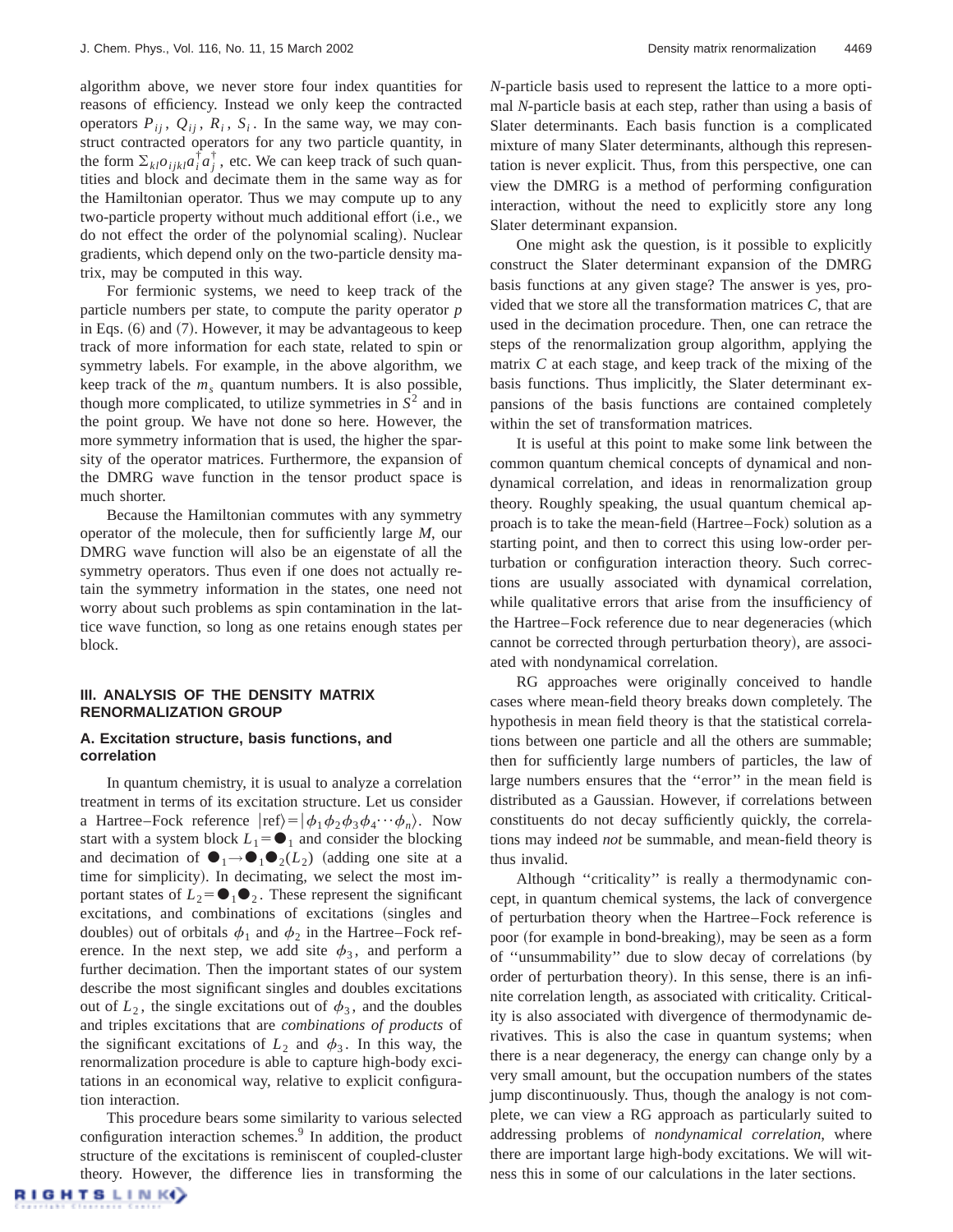# **B. Variational nature**

Because the DMRG simply restricts the Hilbert space in which the Hamiltonian is solved, it is a variational method. However, the energy need not go down from one block configuration to the next, or even from sweep to sweep, because there is no simple relation between the Hilbert spaces spanned by successive block configurations in a sweep. One exception to this is when both the left and right hand blocks carry *M* states, for example in the block configuration  $LB_LR$ . By this we mean that we do not add any extra sites  $B_R$  to the environment during the decimation procedure, unlike in Fig. 1. Then, since there are only *M* environment states, the number of nonzero density matrix eigenvalues carried by  $LB<sub>L</sub>$  is also *M*, and thus the renormalization transform incurs no loss of information in the *ground-state wave function* (although, of course, information is lost in the representation of the total Hilbert space). Consequently, the ground-state wave function in the configuration  $LB$ <sub>L</sub>R can be expressed exactly in the succeeding configuration  $L'B_L/R'$ , and thus by the variational theorem, the ground-state energy cannot go up between iterations.

As previously mentioned, in practice we do observe the sweep energy to converge smoothly, although the lowest energy per sweep is generally in the middle of the sweep.

#### **C. The computational complexity of the DMRG**

It is generally believed that the problem of obtaining the exact wave function is a very difficult, exponentially difficult problem.<sup>32</sup> The DMRG, on the other hand, proposes a polynomial time algorithm to compute an arbitrarily accurate energy. Such statements are not contradictory. As has previously been emphasized informally by Kohn,<sup>18</sup> good energies should correspond only to good *reduced density matrices*, but may come from poor wave functions.

This can be made more explicit, by considering the overlap of the DMRG wave function with the true wave function. In general, if each orbital has an error of  $O(\epsilon)$ , the overlap with the wave function will vanish exponentially, but the error in the energy is only a polynomial in  $\epsilon$ . In more detail, consider a lattice of equivalent sites each of which carries two orthogonal states. Now consider a renormalization algorithm where we keep only  $M=1$ , and add on one site at a time. Since  $M=1$ , then when performing the decimation  $L\bullet_j \rightarrow L'$ , the discarded weight  $\epsilon$  in the density matrix may be associated entirely with the error in the space spanned by site  $\bullet_i$ . The approximate  $M=1$  wave function, for the lattice of *k* sites, may be written in product form, as

$$
\Psi = \prod_{n=1}^{k} \psi_n \,. \tag{24}
$$

Since the wave function is in product form, so is the overlap integral with the true wave function  $\Psi_0$ , and thus we find

$$
\langle \Psi | \Psi_0 \rangle \approx \prod^k (l - \epsilon) \Phi e^{-\lambda k}, \tag{25}
$$

(where  $e^{-\lambda} \sim 1 - \epsilon$ ), i.e., the overlap of the DMRG wave function with the true wave function decreases *exponentially fast* with the number of decimations.

On the other hand, the two-body density matrix, is a product of four operators. Roughly speaking, each operator is associated with an error  $\epsilon$ , consequently, each term  $a_i^{\dagger} a_j^{\dagger} a_k a_l$  in the two particle density matrix is associated with an error of  $O(1-(1-\epsilon)^4)$ . Consequently, the error in the total energy is only

$$
\delta E \approx n(k)(1 - (1 - \epsilon)^4),\tag{26}
$$

where  $n(k)$  denotes the number of significant interaction elements  $v_{ijkl}$ .

The polynomial bound on the error, independent of *k* apart from the factor  $n(k)$ , is characteristic of any operator that acts on a fixed number of particles at a time. Of course, all thermodynamic operators are of this form, and therein lies the success of the renormalization group approach.

# **D. Convergence of the energy**

The detailed numerical behavior of the DMRG algorithm is still imperfectly understood. In an early study of the accuracy of the algorithm for the Ising model, Legeza and Fath<sup>19</sup> demonstrated that the error in the energy for given  $M$ , is roughly proportional to the sum of the weights discarded during decimation. More strictly,

$$
|E(M) - E_0| \sim \text{const} \sum_{i > M} w_i + C. \tag{27}
$$

The linear relationship follows simply from the boundedness of the Hamiltonian and because the energy is a linear functional of the density matrix.

From Eq.  $(27)$ , we deduce that the accuracy of the DMRG is strongly dependent on the rate of decay of the eigenvalues of the density matrix  $w_i$  [see Eq. (11)] with increasing index. From the normalization of the (infinite rank) density matrix, we can see that  $w_i$  must decay at least faster than  $1/i$ , but in practice, the decay rate is quicker, and probably faster than any polynomial in *i*. This is not strange, as  $w_i$  are the expansion coefficients of  $\Psi_0$  in the optimal basis  $\{|\theta\rangle\}\otimes\{|r'\rangle\}$ , and for sufficiently smooth functions, expansions in an orthogonal basis always converge faster than algebraically.

In the infinite system limit, away from criticality, one can consider the environment as a heat bath, and consequently the density matrix of a subsystem is simply the thermal density matrix,  $\propto e^{-\beta(H-\mu N)}$ . We have recently proved, $^{20}$  that under fairly general conditions (see also Okunishi *et al.* for a simpler discussion specific to the Ising  $model<sup>21</sup>$ , the thermal density matrix eigenvalues decay asymptotically like

$$
w_i \sim \text{const } e^{-\kappa (\ln i)^{\alpha}},\tag{28}
$$

where  $\alpha \sim 2$ , and constant  $\kappa$  is model specific and proportional to the one-particle level density.

In Fig. 8, we plot density matrix eigenvalues obtained from a neon DZP calculation, and from a water DZP calculation (described later). Here we observe good agreement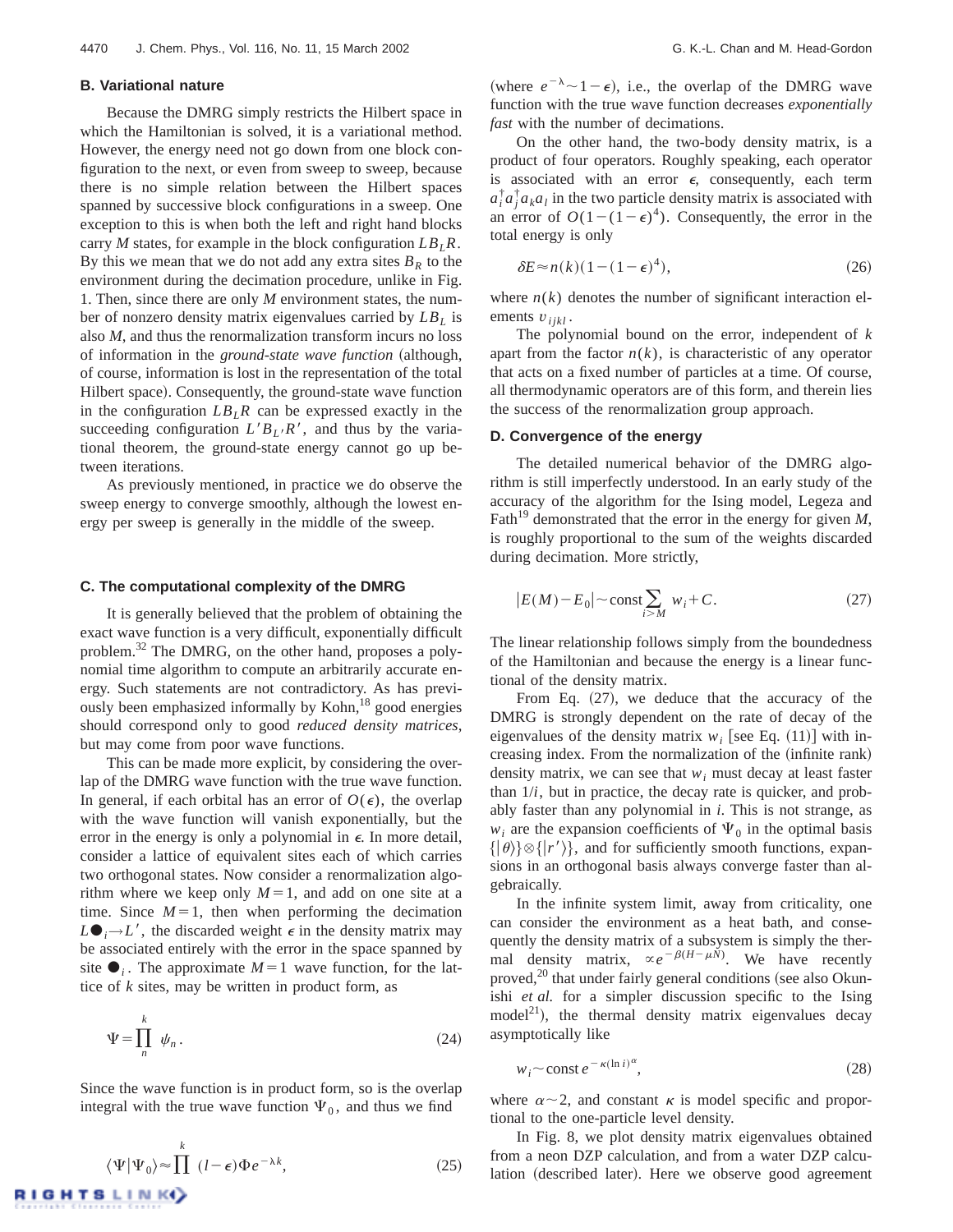

FIG. 8. Decay of the density matrix weights  $w_i$  with the eigenvalue index *i* for a neon DZP calculation and a water DZP calculation.

with the asymptotic form. This confirms the general validity of Eq.  $(28)$ . Furthermore, from Eqs.  $(27)$  and  $(28)$ , the error in the energy should asymptotically converge like

$$
|\delta E| \sim \text{const} \int_M^{\infty} e^{-\kappa (\ln i)^2} di = \text{const} \left( \frac{e^{-\kappa (\ln M)^2 + \ln M}}{\ln M} \right). \tag{29}
$$

Taking logarithms on both sides, we find that the leading term gives

$$
\ln|\delta E| \sim -\kappa (\ln M)^2. \tag{30}
$$

In Figs. 9, 11, and 14 we observe a fairly clear linear relationship between  $\ln |\delta E|$  and  $(\ln M)^2$  for calculations on Hückel systems, hydrogen chains (described in the next section), and the water molecule (described in Sec. IV A). We have noted a similar relationship in our other calculations. In particular, our energy data fits Eq. (30) far better than the form  $\ln |\delta E|$  const *M* proposed elsewhere by White *et al.*<sup>6,10</sup>

## **E. Accuracy and correlation lengths**

As described above, the accuracy of conventional quantum chemical methods is strongly linked to the quality of the reference system, which may be one or a few Slater determinants. In the DMRG, if we choose our orbitals to be Hartree–Fock orbitals, then a calculation with  $M=1$  will yield the Hartree–Fock energy. In this sense, if the Hartree– Fock reference is accurate, we may also expect an accurate DMRG calculation, and vice versa.

In addition, the accuracy of the DMRG depends strongly on the *correlation length* of the system. One can view this length as the characteristic length<sup>33</sup> of the exchangecorrelation hole  $h_{\text{xc}}(\mathbf{r}_1, \mathbf{r}_2)$ , defined in the usual way from the diagonal of the two particle density matrix  $\rho_2(\mathbf{r}_1, \mathbf{r}_2)$  $= \frac{1}{2}\rho(\mathbf{r}_1)[\rho(\mathbf{r}_2) - h_{\text{xc}}(\mathbf{r}_1, \mathbf{r}_2)].$  In noninteracting systems, the exchange-correlation hole arises purely from exchange effects, and for insulators with a band gap  $\Delta$ , is believed to have a length  $\sim \Delta^{-1/2}$ .

We use a simple Hückel like model to study the dependence of the accuracy of the DMRG on the correlation length



FIG. 9. Convergence of the energy error  $|\Delta E/E|$  with the number of states *M* for Hückel chains of lengths *k*.

of the system. For implementational purposes, each site is a spin–orbital, arranged  $\alpha\beta\alpha\cdots$ , and only electrons of like spin interact. Thus,

$$
H = \sum_{ij} \beta_{ij} a_i^{\dagger} a_j, \qquad (31)
$$

where  $\beta_{ij}$ = -8, for *i* = *j* or  $\beta_{ij}$ = -1 for nearest neighbors of the *same spin* (thus nearest interacting neighbors are in fact two sites apart). We studied this model for various chain lengths ranging from 24 to 80 spin–orbitals. In Fig. 9, we examine the rate of convergence of the fractional error in the DMRG energy as *M* is increased, for the various chain lengths. Again we observe an approximate linear relationship between  $\log|\delta E|$  and  $(\log M)^2$ , with the rate of convergence of the energy dropping for increasing chain lengths. We can fit to find the slopes of the curves in Fig. 9, as an estimate of the constants  $\kappa$  in Eq. (30). In Fig. 10, these  $\kappa$  values are plotted against the "correlation length"  $\Delta^{-1/2}$ , and a suggestive near-linear relationship is seen. This is consistent with the proportionality of  $\kappa$  in Eq. (28) to the one-particle level spacing, as described in Ref. 20.



FIG. 10. Convergence constant  $\kappa$  in Eq. (30), from fitting above data, plotted against  $|\epsilon_{\text{HOMO}} - \epsilon_{\text{LUMO}}|^{-1/2}$ .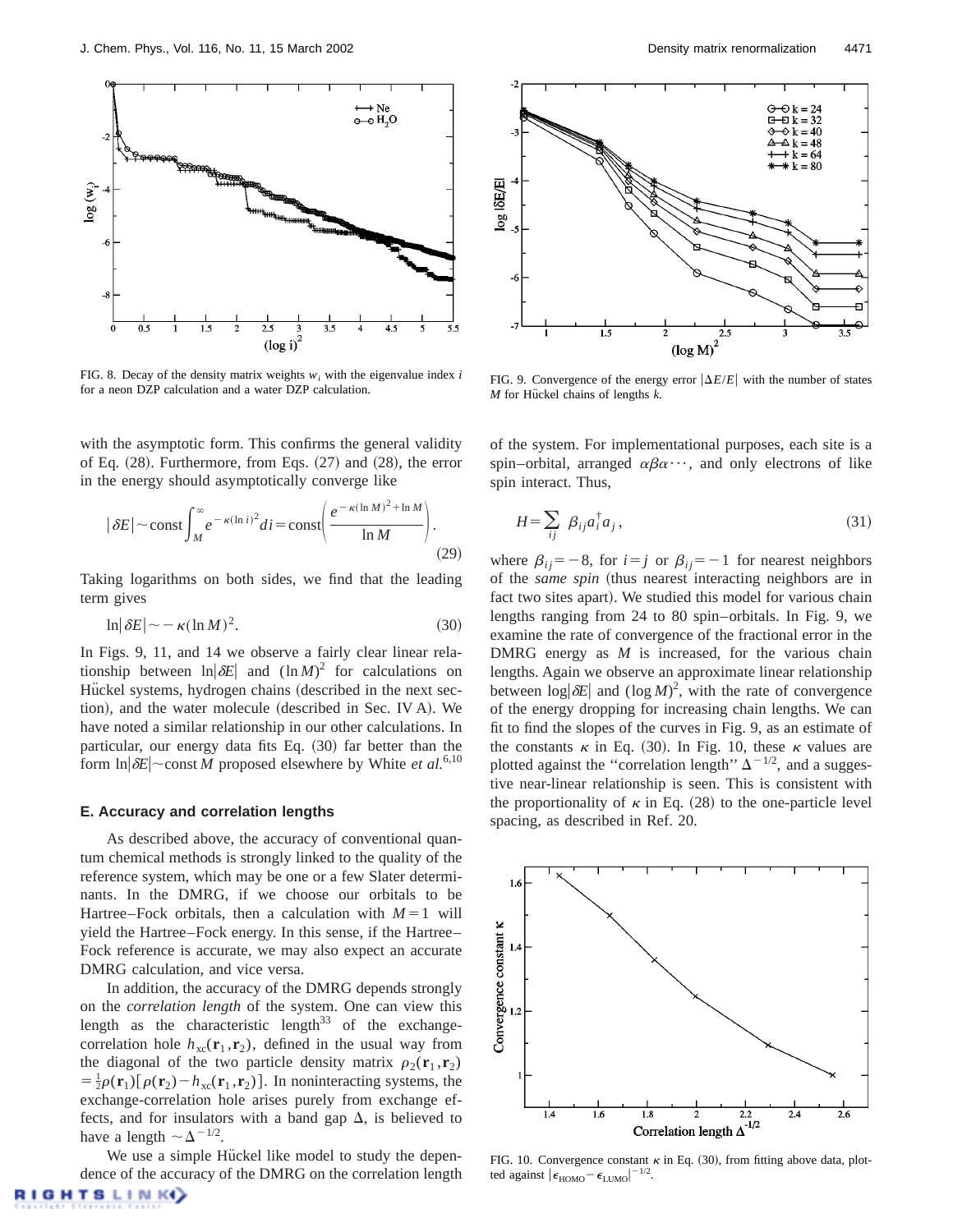

FIG. 11. Convergence of the energy error  $|\Delta E/E|$  with the number of states *M* for a hydrogen chains of various lengths.

In interacting systems, the dependence of the correlation length on the effective range of the two-particle interaction is complicated. As we increase the range of interactions from 0, we expect the correlation length to increase. However, as the range of interaction $\rightarrow \infty$ , mean field theory becomes exact, and the system becomes uncorrelated once more.

However, in many cases, the most important correlation length in the DMRG arises from the mapping of the Hamiltonian onto a one-dimensional lattice, which introduces an *artificial* lattice correlation length, Consequently, the DMRG depends in a more intricate fashion on the choice of orbitals than other correlation treatments, as certain choices or orderings lead to shorter ''lattice correlation lengths.'' As an example, consider the case of two systems *A, B* at infinite separation. In the case where the orbitals are arranged in two groups, where each group is localized on each system independently, the DMRG is exactly size consistent (i.e., for fixed *M*, the energy of the two systems is the sum of the energies of the systems calculated independently at the same *M*), as the wave function is in tensor product form  $|A\rangle|B\rangle$ . However, if we allow the orbitals to become delocalized across both systems (for example, as in a restricted Hartree– Fock description of bond-breaking), there exists long-range interactions between orbitals, and the exchange-correlation hole becomes delocalized. Artificial long-range correlations exist even for localized orbitals, *if we do not place them in the correct order on the lattice*, for example, if we arrange them as  $\phi_1^A$ ,  $\phi_2^B$ ,  $\phi_3^A$ .... The DMRG calculation for the total system *AB* will be much less accurate using delocalized orbitals, or improperly ordered orbitals. Thus the DMRG is only size-consistent, with an appropriate choice of the oneparticle space.

In a basis with approximately *p* states per unit length, for a system characterized by a correlation length  $\lambda$ , we expect the DMRG to become size consistent for  $M \geq p^{\lambda}$ . As we approach criticality (i.e., the metal–insulator transition),  $\lambda$  $\rightarrow \infty$ , and we can no longer expect the DMRG to be size consistent, in a localized basis. Some studies of the DMRG near criticality are presented in Legeza and Fath.<sup>19</sup>

In Fig. 11, we plot the convergence of the DMRG energy **GHTSLINK** 



FIG. 12. Sweep time *t* as a function of the number of orbitals *k* for a set of hydrogen chains.

(fractional error) as a function of  $log(M)^2$ , for various polymers of H<sub>2</sub>, i.e., hydrogen molecules arranged  $H_2 \cdot \cdot \cdot H_2 \cdot \cdot \cdot$ . Although the intermolecular spacing is very large  $(10 \text{ Å})$ , and the molecular orbitals are themselves localized, we work with the molecular orbitals arranged in the usual energy ordering, which makes the Hamiltonian artificially long ranged, as shown by the one-electron integral matrix in Fig. 7. We observe that the quality of the DMRG calculation degrades as the hydrogen chain length and correlation length increases. By contrast, we find that the DMRG calculation is exact for  $M=2$  for *all* chain lengths, if the molecular orbitals are properly reordered in the order of their respective hydrogen molecules (see Fig. 7), using the RCM scheme as described in Sec. II B 2.

Although in this case the RCM reordering is very successful, as previously mentioned, in complex chemical systems, interactions exist in three dimensions, and thus the usual lattice mapping of the Hamiltonian induces artificial long-range interactions far beyond the long-range nature of the Coulomb interaction. In such cases, a mapping onto a three-dimensional lattice is desirable.

# **F. Computational scaling**

As described in Sec. II B 2, the DMRG algorithm formally costs  $O(M^2k^4) + O(M^3k^3)$  time per sweep. Note that this is without any guaranteed bound on the error, however, we know that the error decays quite quickly with *M* as discussed earlier. In Fig. 12 we present calculation times per sweep on a series of hydrogen chains of increasing length. These calculations were performed with small *M* values, and hence the scaling is dominated by the  $M^2k^4$  term. We observe quartic scaling in the logarithmic plot (the slope is  $4.2$ ). However, for most of the more accurate calculations presented in the following section, where *M* is an order of magnitude larger than *k*, the dominant cost is more like  $O(M^3k^3)$ . In Fig. 13, we plot the sweep times for a series of calculations on the water molecule, with increasing *M*. We see that for the larger *M* values, the sweep times begin to display a cubic dependence on *M*.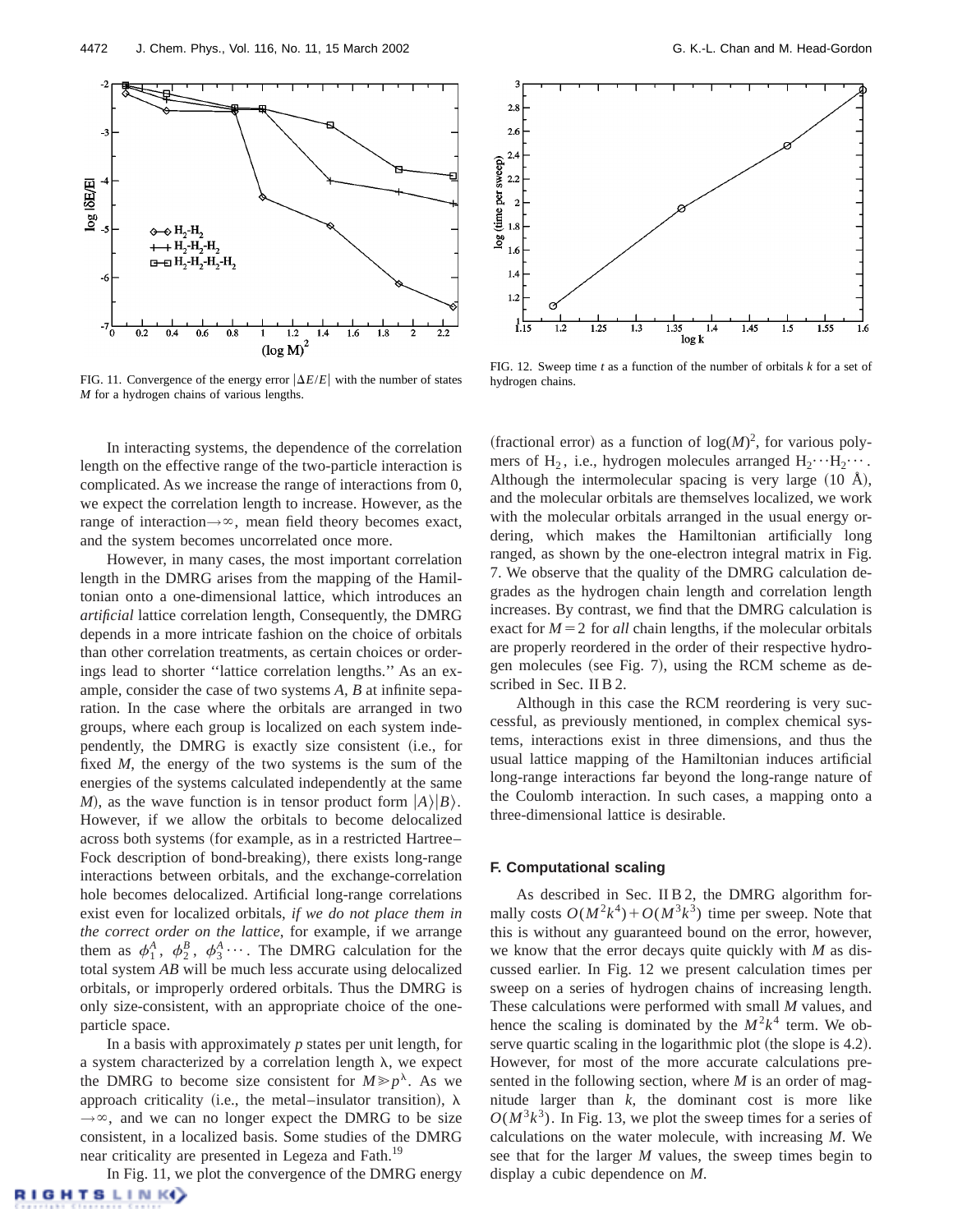

FIG. 13. Sweep time *t* as a function of the number of states *M* for a water calculation.

#### **IV. ILLUSTRATIVE CALCULATIONS**

In this section we present a number of illustrative DMRG calculations on  $H_2O$ , the N<sub>2</sub> curve, and  $C_2H_4$  at the twisted and flat geometries. In the first half ("small systems"), full CI results are available for comparison, while in the second half ("larger systems"), we compare against coupled cluster calculations. Except where indicated, the coupled cluster results were obtained using the ACES package.22 Some additional computational details, such as the orbital ordering, are given in Appendix B.

## **A. Small systems**

**GHTSLINK** 

The water molecule with a DZP basis is a commonly used benchmark system, as full CI energies have been computed by Bauschlicher and Taylor.<sup>23</sup> This system was also studied in the DMRG work of White and Martin.<sup>6</sup> The basis set used is the Dunning DZP basis, $24$  with the exponents and geometry as specified in Ref. 23. To facilitate comparison with the full CI results, we freeze the O (1*s*) core, yielding 8 active electrons and 25 active orbitals. It should be noted that the original Bauschlicher and Taylor energy is not in fact



FIG. 14. Error of DMRG calculations on the water molecule at the DZP level, as a function of *M*.

TABLE I. DMRG results for water in a DZP basis, as we increase the number of states *M*. Our recomputed full CI energy is  $-76.256\,634$  H [the original Bauschlicher and Taylor energy (Ref. 23) is  $-76.256 624$  H.

| M           | E/H          | $\delta E$ /mH |
|-------------|--------------|----------------|
| 100         | $-76.2545$   | 2.1            |
| 200         | $-76.2559$   | 0.71           |
| 300         | $-76.25632$  | 0.32           |
| 400         | $-76.256477$ | 0.157          |
| 500         | $-76.256540$ | 0.094          |
| 600         | $-76.256592$ | 0.042          |
| 750         | $-76.256617$ | 0.017          |
| 900         | $-76.256624$ | 0.004          |
| <b>CCSD</b> | $-76.252503$ | 4.131          |
| CCSD(T)     | $-76.255907$ | 0.727          |
| CCSD(TO)    | $-76.256846$ | 0.202          |

converged at the  $\mu$ H level, and thus we have recomputed a more accurate FCI energy for use in this work.

Shown in Fig. 14 and Table I is the convergence in the DMRG energy as a function of  $(\log M)^2$ , to the full CI energy. The energies at lower *M* are given to fewer significant figures, as the sweep energies converge only slowly for such approximate calculations. Note that for the large *M* values, the error in the energy decreases more rapidly than expected from the form (30). This is an "edge effect," which is due to the finite rank of the density matrices.

We compare our results against coupled cluster theory, with perturbative triples  $[denoted CCSD(T)]$  and perturbative triples and quadruples [denoted CCSD(TQ)]. $^{25}$  White and Martin performed calculations up to  $M=375$ , with a highest accuracy of 0.24 mH. This result, however, was not fully converged, and with tighter thresholds, we obtained an error of 0.18 mH at the same *M* value. Using current technology, we have been able to further extend those results to  $M=900$  yielding a final error of roughly 4  $\mu$ H. The total computation time was roughly 5 days on an IBM RS/6000 workstation. Thus for systems of this size, we are able to achieve  $\mu$ H accuracy without too much effort. As can be seen from the table, already at  $M \sim 400$ , the DMRG is more accurate than even  $CCSD(TQ)$ .

#### **B. Nitrogen dimer**

Recently, Larsen, Olsen, and Jorgensen<sup>26</sup> have computed a benchmark  $N_2$  curve at the full CI level using a Dunning cc-pVDZ basis,<sup>27</sup> and N (1s) frozen (10 active electrons and 28 active orbitals).

As is well known, the dissociation of the nitrogen molecule within a restricted formalism is difficult within any conventional quantum chemical approach, due to the inadequacy of the restricted Hartree–Fock reference at long bond lengths. While we do not advocate the use of the restricted reference at long bond lengths for a DMRG calculation  $(since, as argued in Sec. III E, the DMRG will not be size$ consistent with such a reference, as the spin-paired orbitals do not localize on their respective atoms), such calculations nonetheless provide a stringent test of the ability of the DMRG to recover nondynamic correlation.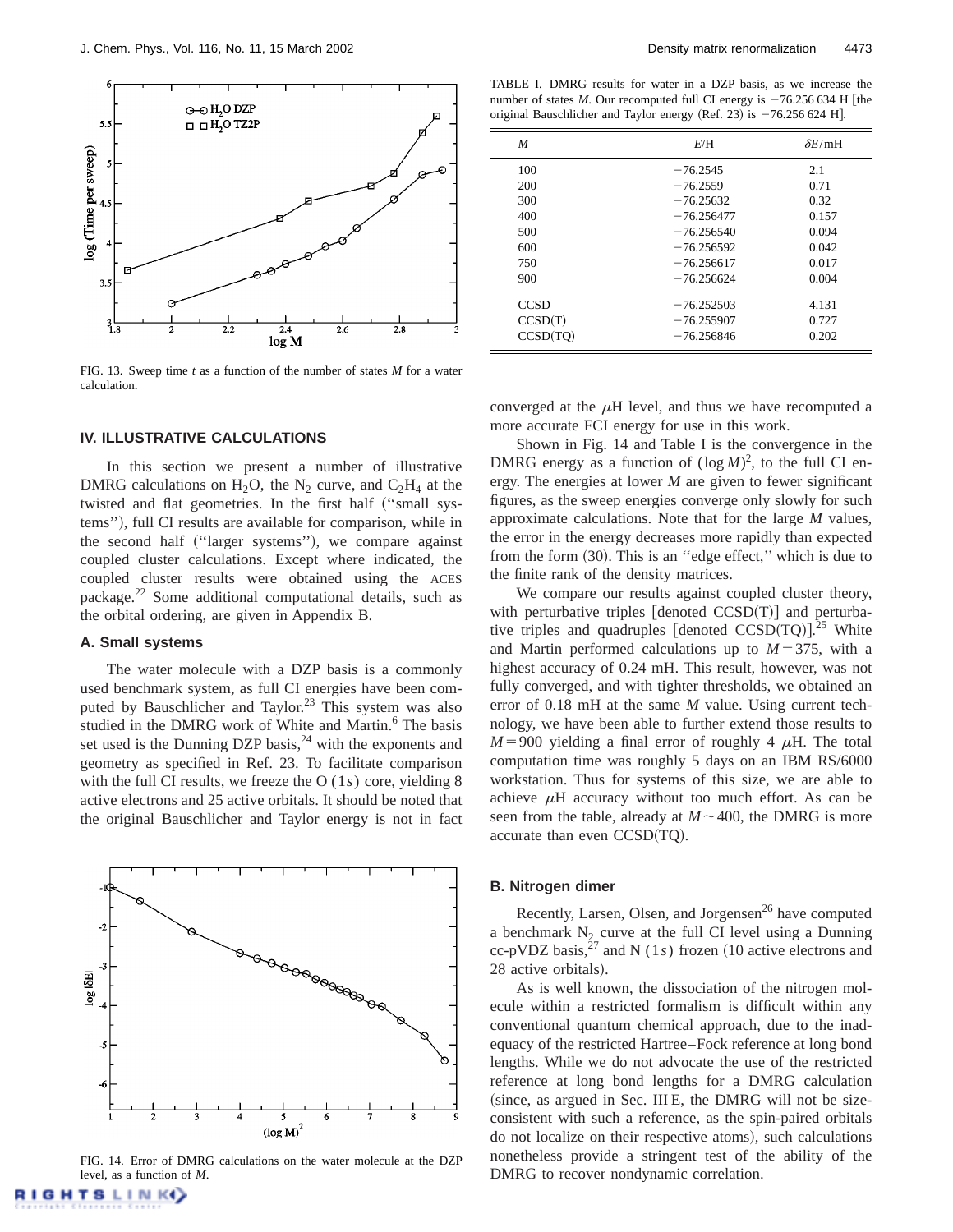

FIG. 15. Errors in various methods (from full CI) for the nitrogen molecule at various bond lengths.

In Fig. 15, we present the results of DMRG calculations, using restricted Hartree–Fock orbitals, at a number of  $N_2$ geometries; the precise figures are given in Table II. The equilibrium geometry is at  $r_e = 1.1208$  Å. As can be seen, our most accurate calculations, with  $M=750$ , are considerably and consistently better than the  $CCSD(TQ)$  energies. As one stretches the bond, and the Hartree–Fock reference orbitals become a poorer starting point, the DMRG error also increases. However, the method does not fail as catastrophically as coupled-cluster theory, and even at the longest bond length of 2.0673 A, the total energy error with  $M=750$  is only  $\sim$ 1.8 mH. The maximum error ( $\sim$ 7 mH) occurs at the bond length 1.9050 Å, which is near where the  $CCSD(T)$ curve turns over. We do not fully understand the DMRG result at this geometry; the increased error may be due to the intrinsic complexity of the wave function, or due to noise from a poor choice of orbital ordering for this bond length. Nonetheless, it appears that the DMRG, by its optimal selection of states from each region in Fock space, overcomes to a large degree the problem of nondynamic correlation with single-reference methods. This is of course consistent with the ideas behind renormalization group theory, i.e., to correct when mean-field approaches fail.

We stress again, that one should use localized orbitals at the longer bond lengths for more accurate DMRG results. The unrestricted Hartree–Fock reference provides such a localized set. Note that with  $M=1$ , in such as basis, the DMRG will reproduce the unrestricted HF result, and consequently will be considerably more accurate than the results

TABLE II. DMRG results for  $N_2$  in a cc-pVDZ basis. Errors from the full CI energy, measured in mH.

| Bond length/ $\AA$ | <b>DMRG</b>    | CCSD(T) | CCSD(TO) |
|--------------------|----------------|---------|----------|
| 0.95250            | 0.47           | 1.11    | 0.44     |
| 1.12080 $(r_a)$    | 0.60           | 1.87    | 1.09     |
|                    | $(M=900)$ 0.43 |         |          |
| 1.42880            | 0.97           | 5.19    | 5.09     |
| 1.90500            | 7.5            | $-7.4$  | 11.0     |
| 2.06376            | 1.8            | $-58.8$ | 24.7     |

TABLE III. DMRG results for water in a TZ2P basis, as we increase the number of states  $M$ . Our estimated full CI energy is  $-76.3169$  H.

| M           | E/H         |
|-------------|-------------|
| 70          | $-76.3019$  |
| 240         | $-76.3147$  |
| 300         | $-76.3154$  |
| 500         | $-76.31637$ |
| 600         | $-76.31656$ |
| 750         | $-76.31669$ |
| 850         | $-76.31676$ |
| <b>CCSD</b> | $-76.31005$ |
| CCSD(T)     | $-76.31678$ |
| CCSD(TQ)    | $-76.31686$ |

with the restricted reference. The usual difficulty with the unrestricted Hartree–Fock reference wave function is that it is not a pure spin-state and consequently single reference methods based on this wave function suffer from spin contamination. Our view, as mentioned in Sec. III E, is that because the DMRG is an approximation to the exact solution, spin contamination is unimportant for sufficiently large *M*.

## **C. Larger systems**

We now study some larger systems, by which we mean systems with a larger number of orbitals. From our analysis in Sec. III E, we expect such systems to pose challenges for the current formulation of the DMRG, due to the long correlation lengths across the lattice.

As a taxing test of our code, we examined the water molecule at the same geometry in a larger TZ2P basis set. We use the 6-311*G*(2*d*,2*p*) basis,<sup>28,29</sup> with pure spherical functions, yielding 10 active electrons and 41 active restricted Hartree–Fock orbitals. We cannot yet conceive of full CI calculations (in  $C_1$  symmetry, this requires roughly 5.6  $\times 10^{11}$  determinants) on such a large system, and so instead, we compare our results against other approximate quantum chemical methods. These results are shown in Table III.

As can be seen, with our largest calculation  $(M=850)$ , the energy we recover is essentially the same as that of CCS- $D(TQ)$ , with an estimated error of  $0.1-0.15$  mH. This error is considerably larger than that obtained for a similar *M* value in the DZP basis. This is not surprising, from our arguments concerning the increased lattice correlation length. It should be noted that with our estimate, the error of the DMRG when going from the DZP to the TZ2P basis increases (31  $\mu$ H  $\rightarrow$  0.1–0.15 mH), whereas that of CCSD(T) *decreases*  $(0.7 \text{ mH} \rightarrow 0.1 - 0.15 \text{ mH})$ . We interpret this as due to the nonvariational nature of  $CCSD(T)$  theory. However, the improved performance of coupled cluster theory as compared to the DMRG in this system, dominated by dynamical correlation, is an indication of the weakness of the DMRG in this area.

As an indication of the effort expended for the largest DMRG calculation, each sweep at the  $M = 850$  level took almost 2 days of CPU time, and we carried out 7 sweeps.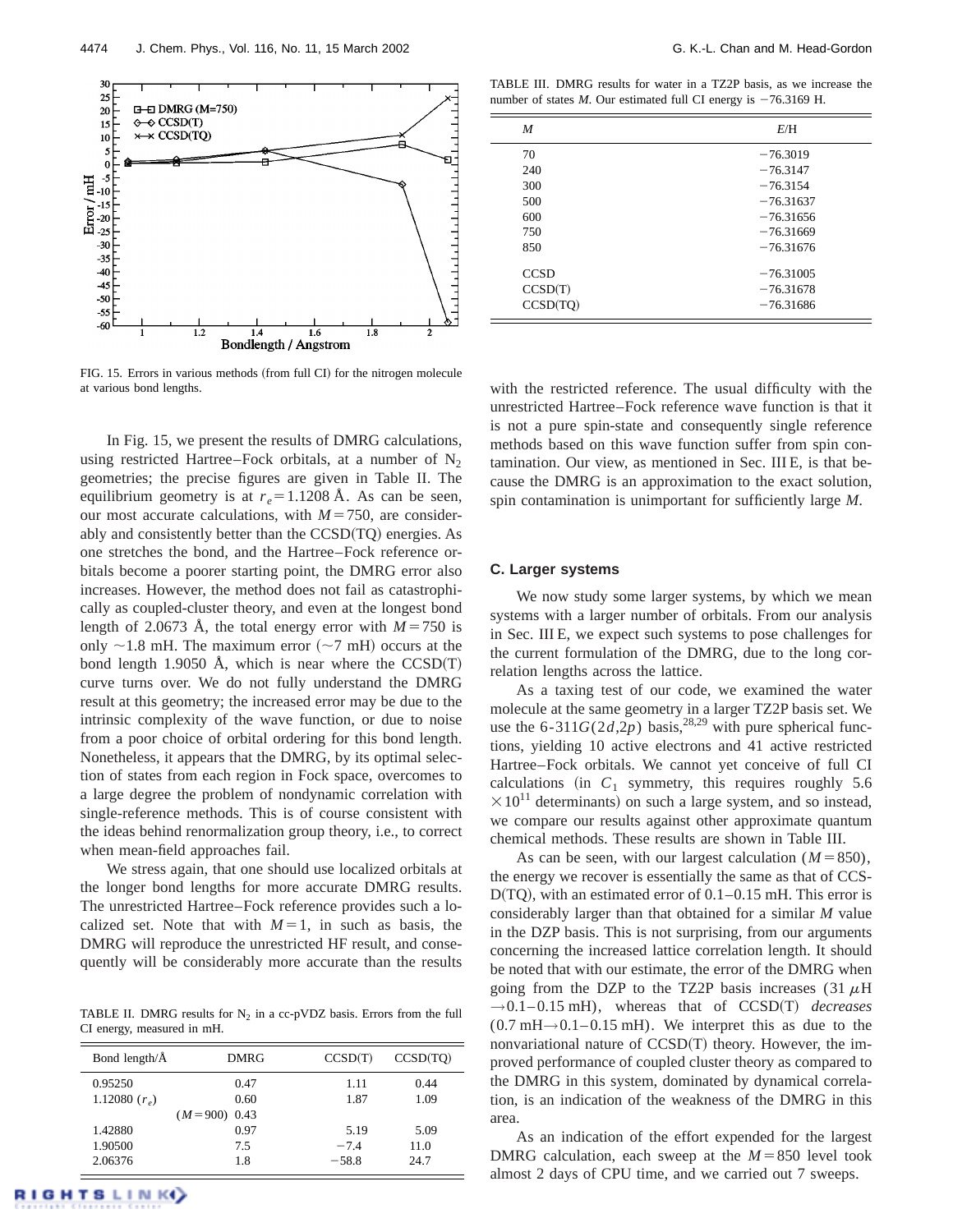TABLE IV. Ethene (flat and twisted conformations) total energies in a DZP/DZ basis. The DMRG calculations are performed with  $M = 750$ .

|             | Flat E/H   | Twisted E/H |
|-------------|------------|-------------|
| <b>DMRG</b> | $-78.3495$ | $-78.2304$  |
| CCSD(T)     | $-78.3516$ | $-78.2274$  |
| CCSD(TO)    | $-78.3524$ | $-78.2313$  |

#### **D. Ethene**

We now consider a more interesting system, namely the twisted and flat conformations of  $C_2H_4$ . As has been pointed out elsewhere,<sup>30</sup> rotating about the  $C_2H_4$  bond changes the problem from one which is dominated by dynamical correlation to one which is dominated by nondynamical correlation. At the twisted configuration, for the wave function to transform as an irrep of the  $D_{2d}$  point group, both the  $\pi^2$  and  $\pi^{*2}$  determinants must have equal weights in the full CI expansion. Consequently, all single reference methods have a difficult time correctly describing the wave function at this geometry. From the DMRG perspective, this system is also challenging because of the large number of orbitals and the long lattice correlation length.

We computed the DMRG energies using restricted Hartree–Fock orbitals, obtained with a Dunning DZP/DZ basis<sup>24</sup>  $(4s2p1d$  on C, 2*s* on H, 38 basis functions in total), where the carbon *d* function was chosen with exponent 0.75, as in Ref. 30, and we correlate all electrons (16 electrons). We use  $r_{\text{CC}}$ =1.33 Å,  $r_{\text{CH}}$ =1.076 Å,  $\theta_{\text{CCH}}$ =121.7°. Our results, together with those of restricted coupled-cluster calculations, are presented in Table IV.

In the case of flat ethene, the  $CCSD(TQ)$  numbers lie more than 2 mH below our most accurate DMRG calculations. While the  $CCSD(TQ)$  result is not variational, it is probably more accurate than the DMRG answer in this case.

At the twisted conformation, the DMRG result is substantially more accurate than the  $CCSD(T)$  result, lying below it by roughly 2.5 mH, and comparable to the  $CCSD(TQ)$ result. The relative accuracies of the DMRG results at the two geometries, is again consistent with the view that the DMRG is better at picking up the nondynamical correlation than usual quantum chemical methods, while its performance for dynamically correlated systems is less impressive.

It should be noted that the DMRG wave function is exceedingly compact, as our most accurate result is obtained with a wave function expansion of only 600 000 states. By contrast the CISD space (without any symmetry constraints) is already  $1.4\times10^8$  determinants in size. Thus the performance of the DMRG at the current *M* values, for dynamically correlated problems of this increased size, is not really ''poor,'' as the expansion length is so short. Of course, the DMRG may be systematically increased in accuracy by increasing *M*, but the current cost of the method, despite its favorable scaling, makes such calculations prohibitive.

## **V. SUMMARY AND CONCLUSIONS**

In this work, we have undertaken an exploration of the density matrix renormalization group algorithm, as originally RIGHTS LINK()

presented by White and co-workers. We have described, in some detail, how such an algorithm may be efficiently implemented for the study of quantum chemical problems. We then provided an analysis of the DMRG, including its error convergence behavior, its cost, and its links with existing chemical theory.

We applied our algorithm to calculations on water, ethene and the nitrogen dimer. At the highest level of accuracy used in this study, we find our results compare very favorably with coupled cluster theory. In particular, in situations where the nondynamic correlation is important, the DMRG performs much better than conventional singlereference methods. The renormalization group can thus be seen as providing a new reference, where conventional mean-field (i.e., Hartree–Fock) theory breaks down.

Although the cost of our most accurate calculations is considerably higher than that of  $CCSD(T)$  theory, the DMRG algorithm is not a perfected work, but instead is something which is amenable to substantial future improvement, and it is in this spirit that we have pursued this work. We feel that an essential component of the DMRG, the transformation away from the standard Slater determinant basis into an efficient, adaptive many-body basis, is a very important insight. Of course, the favorable scaling characteristics of the algorithm even in its present form lead one to be optimistic about its applicability to larger systems.

At present, the method is not without its difficulties. We have seen that it becomes increasingly difficult to capture dynamic correlation in larger basis sets, because of the increasing range of the lattice Hamiltonian. Whether this will be alleviated by a mapping to a three-dimensional lattice, or by a suitable clustering of strongly-interacting orbitals, or even through a perturbative approach, is a topic that requires further investigation. A related problem is the need to formulate the theory using localized orbitals, to preserve sizeconsistency in extended systems. Such questions will benefit from a formulation of the renormalization group theory in terms of a nonorthogonal basis, which we shall describe elsewhere.

## **ACKNOWLEDGMENTS**

G.K.-L.C. acknowledges S. R. White for many interesting discussions, and the Miller Institute for Basic Research in Science for funding.

# **APPENDIX A: PSEUDOCODE FOR THE DMRG ALGORITHM**

Forwards sweep: Set up initial system, e.g.  $\bullet_1 \bullet_2$ , states  $|{\rm vac}\rangle, |\phi_1\rangle, \phi_2\rangle, |\phi_1\phi_2\rangle,$ operators  $a_1, a_2, a_1 a_2, a_1^{\dagger} a_2^{\dagger} \cdots$ . Backwards sweep: Set up initial system, e.g.,  $\bullet_{n-1}\bullet_n$ , states  $|{\rm vac}\rangle, |\phi_{n-1}\rangle, \phi_n\rangle, |\phi_{n-1}\phi_n\rangle,$ operators  $a_{n-1}$ ,  $a_n$ ,  $P_{12}$ ,  $R_{12}$ <sup>...</sup> Do until end of lattice (forwards sweep).  $(1) L \rightarrow L \bullet_i \bullet_{i+1}$ : Form new states  $|l\rangle$ ,  $|l\phi_i\rangle$ ,  $|l\phi_{i+1}\rangle$ ,  $|l\phi_i\phi_{i+1}\rangle$ , by combining quantum numbers of old states, e.g.,  $N[\ket{l\phi_i}]=N[\ket{l}]+1,...$ .